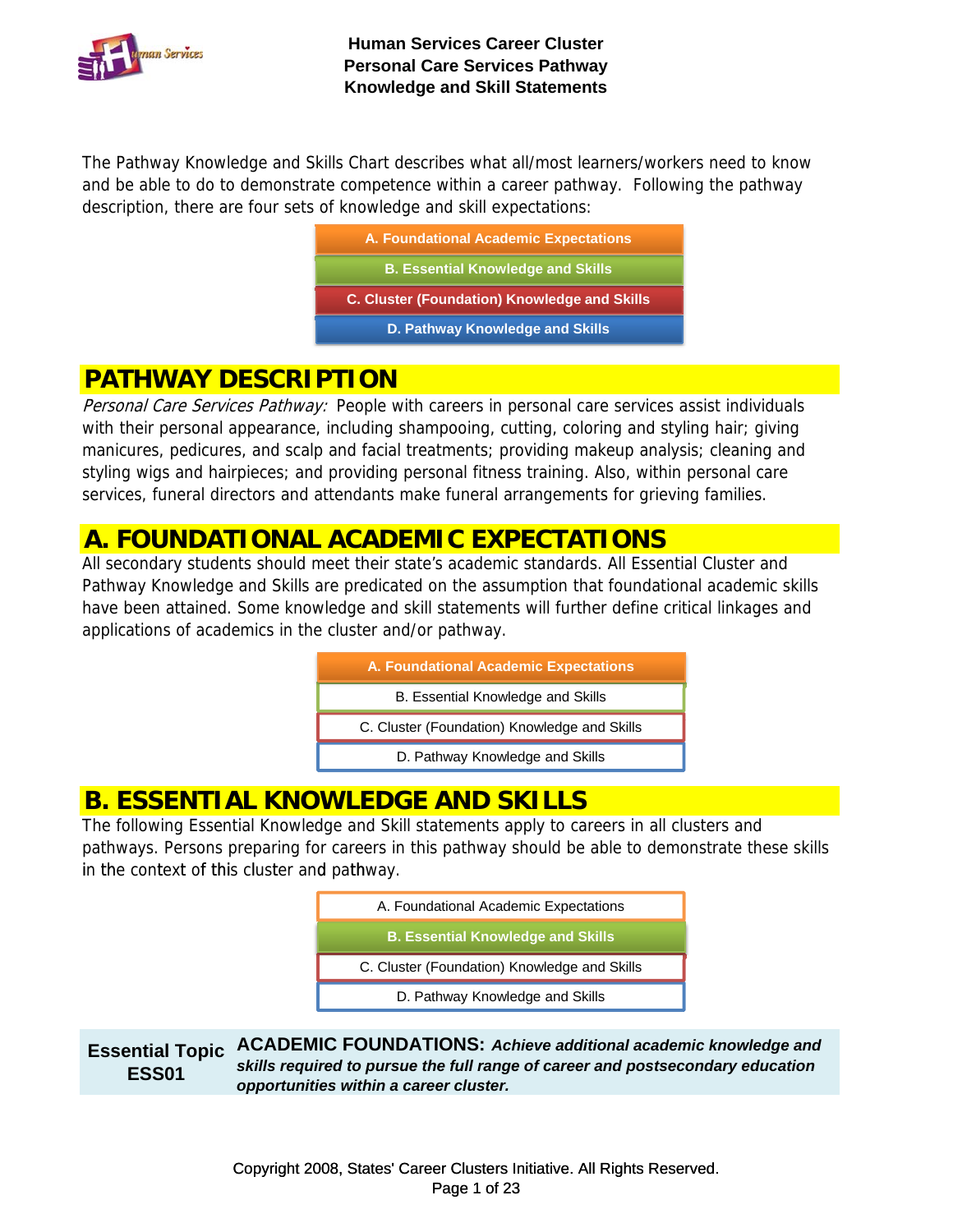

| <b>ESS01.01</b> | Complete required training, education, and certification to prepare                                                                                                                                                                                                |
|-----------------|--------------------------------------------------------------------------------------------------------------------------------------------------------------------------------------------------------------------------------------------------------------------|
|                 | for employment in a particular career field.                                                                                                                                                                                                                       |
| ESS01.01.01     | Identify training, education and certification requirements for occupational<br>choice.                                                                                                                                                                            |
| ESS01.01.02     | Participate in career-related training and/or degree programs.                                                                                                                                                                                                     |
| ESS01.01.03     | Pass certification tests to qualify for licensure and/or certification in chosen<br>occupational area.                                                                                                                                                             |
| <b>ESS01.02</b> | Demonstrate language arts knowledge and skills required to                                                                                                                                                                                                         |
|                 | pursue the full range of post-secondary education and career                                                                                                                                                                                                       |
|                 | opportunities.                                                                                                                                                                                                                                                     |
| ESS01.02.01     | Model behaviors that demonstrate active listening.                                                                                                                                                                                                                 |
| ESS01.02.02     | Adapt language for audience, purpose, situation. (i.e. diction/structure,<br>style).                                                                                                                                                                               |
| ESS01.02.03     | Organize oral and written information.                                                                                                                                                                                                                             |
| ESS01.02.04     | Compose focused copy for a variety of written documents such as<br>agendas, audio-visuals, bibliographies, drafts, forms/documents, notes, oral<br>presentations, reports, and technical terminology.                                                              |
| ESS01.02.05     | Edit copy to create focused written documents such as agendas, audio-<br>visuals, bibliographies, drafts, forms/documents, notes, oral presentations,<br>reports, and technical terminology.                                                                       |
| ESS01.02.06     | Comprehend key elements of oral and written information such as<br>cause/effect, comparisons/contrasts, conclusions, context, purpose,<br>charts/tables/graphs, evaluation/critiques, mood, persuasive text,<br>sequence, summaries, and technical subject matter. |
| ESS01.02.07     | Evaluate oral and written information for accuracy, adequacy/sufficiency,<br>appropriateness, clarity, conclusions/solutions, fact/opinion, propaganda,<br>relevancy, validity, and relationship of ideas.                                                         |
| ESS01.02.08     | Identify assumptions, purpose, outcomes/solutions, and propaganda<br>techniques.                                                                                                                                                                                   |
| ESS01.02.09     | Predict potential outcomes and/or solutions based on oral and written<br>information regarding trends.                                                                                                                                                             |
| ESS01.02.10     | Present formal and informal speeches including discussion, information<br>requests, interpretation, and persuasive arguments.                                                                                                                                      |
| <b>ESS01.03</b> | Demonstrate mathematics knowledge and skills required to pursue                                                                                                                                                                                                    |
|                 | the full range of post-secondary education and career                                                                                                                                                                                                              |
|                 | opportunities.                                                                                                                                                                                                                                                     |
| ESS01.03.01     | Identify whole numbers, decimals, and fractions.                                                                                                                                                                                                                   |
| ESS01.03.02     | Demonstrate knowledge of basic arithmetic operations such as addition,                                                                                                                                                                                             |
|                 | subtraction, multiplication, and division.                                                                                                                                                                                                                         |
| ESS01.03.03     | Demonstrate use of relational expressions such as equal to, not equal,<br>greater than, less than, etc.                                                                                                                                                            |
| ESS01.03.04     | Apply data and measurements to solve a problem.                                                                                                                                                                                                                    |
| ESS01.03.05     | Analyze Mathematical problem statements for missing and/or irrelevant<br>data.                                                                                                                                                                                     |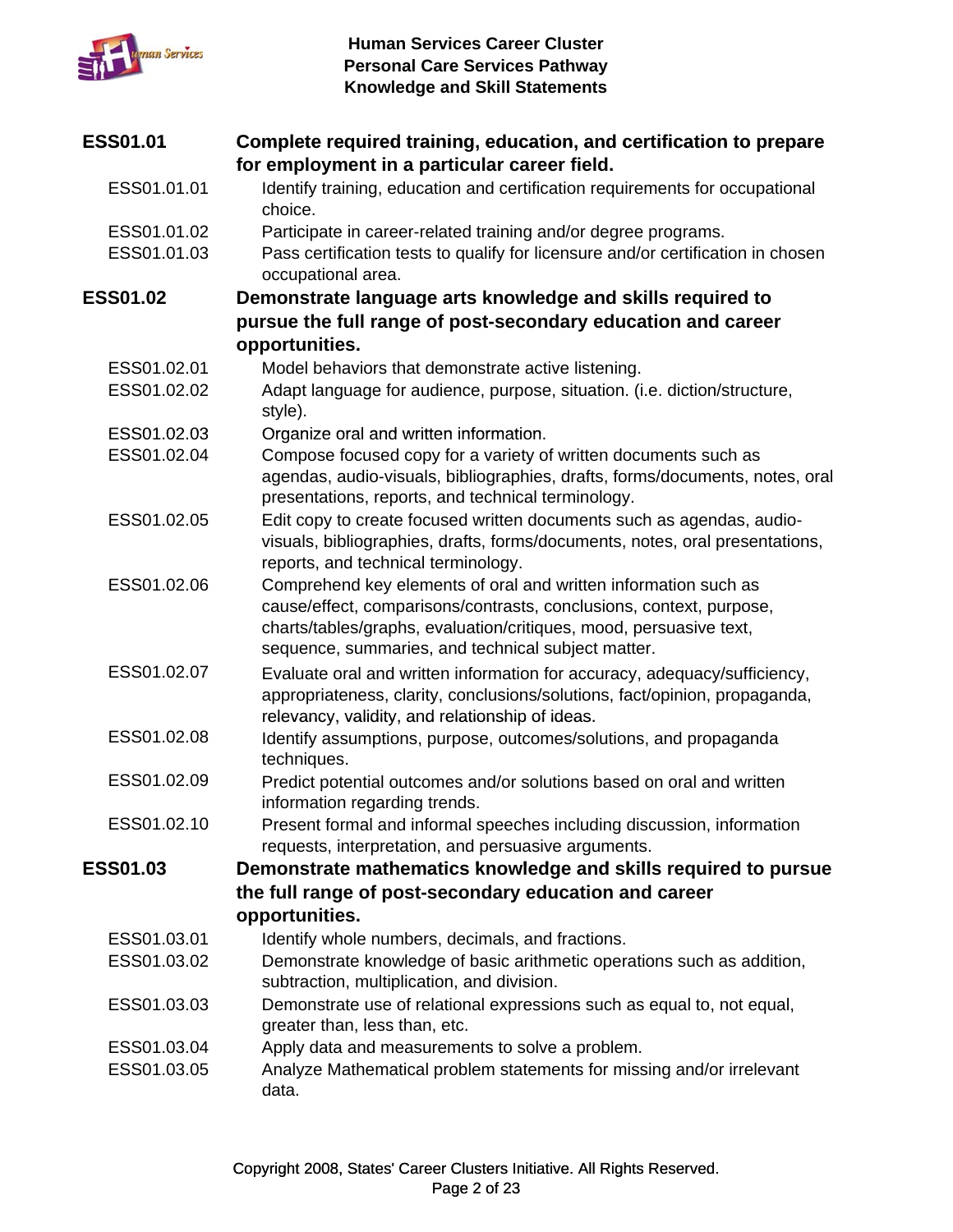

| ESS01.03.06<br>ESS01.03.07             | Construct charts/tables/graphs from functions and data.<br>Analyze data when interpreting operational documents.                                                                                 |
|----------------------------------------|--------------------------------------------------------------------------------------------------------------------------------------------------------------------------------------------------|
| <b>ESS01.04</b>                        | Demonstrate science knowledge and skills required to pursue the<br>full range of post-secondary and career education opportunities.                                                              |
| ESS01.04.01                            | Evaluate scientific constructs including conclusions, conflicting data,<br>controls, data, inferences, limitations, questions, sources of errors, and<br>variables.                              |
| ESS01.04.02                            | Apply scientific methods in qualitative and quantitative analysis, data<br>gathering, direct and indirect observation, predictions, and problem<br>identification.                               |
| <b>Essential Topic</b><br><b>ESS02</b> | <b>COMMUNICATIONS: Use oral and written communication skills in creating,</b><br>expressing and interpreting information and ideas including technical<br>terminology and information.           |
| <b>ESS02.01</b>                        | Select and employ appropriate reading and communication<br>strategies to learn and use technical concepts and vocabulary in<br>practice.                                                         |
| ESS02.01.01                            | Determine the most appropriate reading strategy for identifying the<br>overarching purpose of a text (i.e. skimming, reading for detail, reading for<br>meaning or critical analysis).           |
| ESS02.01.02                            | Demonstrate use of content, technical concepts and vocabulary when<br>analyzing information and following directions.                                                                            |
| ESS02.01.03                            | Select the reading strategy or strategies needed to fully comprehend the<br>content within a written document (i.e., skimming, reading for detail,<br>reading for meaning or critical analysis). |
| ESS02.01.04                            | Interpret information, data, and observations to apply information learned<br>from reading to actual practice.                                                                                   |
| ESS02.01.05                            | Transcribe information, data, and observations to apply information learned<br>from reading to actual practice.                                                                                  |
| ESS02.01.06                            | Communicate information, data, and observations to apply information<br>learned from reading to actual practice.                                                                                 |
| <b>ESS02.02</b>                        | Demonstrate use of the concepts, strategies, and systems for                                                                                                                                     |
|                                        | obtaining and conveying ideas and information to enhance                                                                                                                                         |
|                                        | communication in the workplace.                                                                                                                                                                  |
| ESS02.02.01<br>ESS02.02.02             | Employ verbal skills when obtaining and conveying information.<br>Record information needed to present a report on a given topic or problem.                                                     |
| ESS02.02.03                            | Write internal and external business correspondence that conveys and/or<br>obtains information effectively.                                                                                      |
| ESS02.02.04<br>ESS02.02.05             | Communicate with other employees to clarify workplace objectives.<br>Communicate effectively with customers and employees to foster positive<br>relationships.                                   |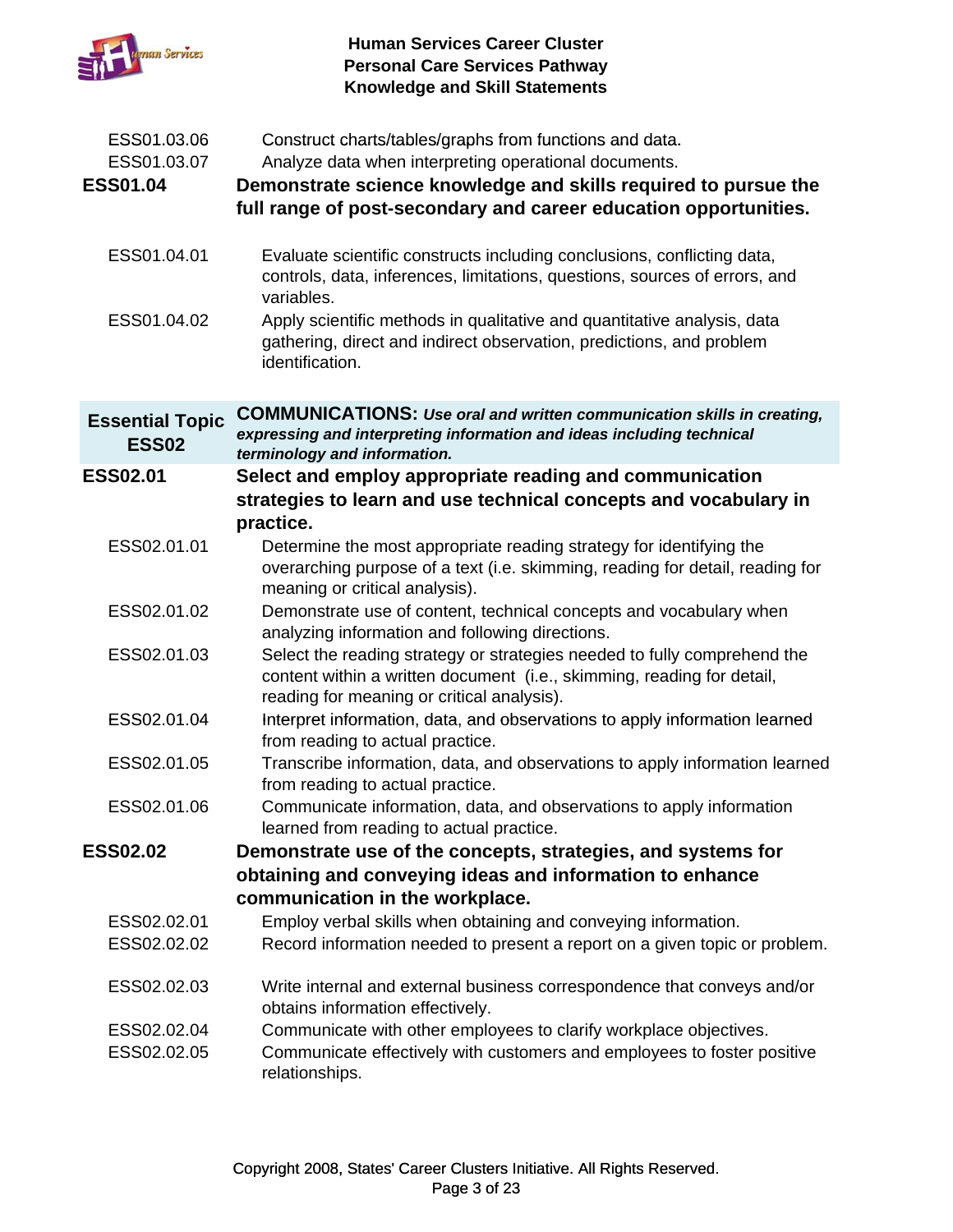

### **ESS02.03** Locate, organize and reference written information from various **sources to communicate with co-workers and clients/participants.**

| <b>ESS02.09</b> | Develop and interpret tables, charts, and figures to support written<br>and oral communications.                                               |
|-----------------|------------------------------------------------------------------------------------------------------------------------------------------------|
| ESS02.08.02     | Respond with restatement and clarification techniques to clarify information.                                                                  |
| ESS02.08.01     | Interpret a given verbal message/information.                                                                                                  |
| <b>ESS02.08</b> | Apply active listening skills to obtain and clarify information.                                                                               |
| ESS02.07.02     | Interpret nonverbal behaviors when communicating with clients and co-<br>workers.                                                              |
| ESS02.07.01     | Interpret verbal behaviors when communicating with clients and co-<br>workers.                                                                 |
|                 | communication with co-workers and clients/participants.                                                                                        |
| <b>ESS02.07</b> | Interpret verbal and nonverbal cues/behaviors to enhance                                                                                       |
| ESS02.06.06     | Implement multi-media strategies for presentations.                                                                                            |
| ESS02.06.05     | Align presentation strategies to the intended audience.                                                                                        |
| ESS02.06.04     | Deliver an oral presentation that sustains listeners' attention and interest.                                                                  |
| ESS02.06.03     | Prepare support materials that will enhance an oral presentation.                                                                              |
| ESS02.06.02     | audiences.<br>Identify support materials that will enhance an oral presentation.                                                               |
| ESS02.06.01     | appropriate media to engage and inform audiences.<br>Prepare oral presentations to provide information for specific purposes and               |
| <b>ESS02.06</b> | Develop and deliver formal and informal presentations using                                                                                    |
|                 | preparing written documents.                                                                                                                   |
| ESS02.05.03     | written documents.<br>Use correct grammar, spelling, punctuation, and capitalization when                                                      |
| ESS02.05.02     | Use descriptions of audience and purpose when preparing and editing                                                                            |
| ESS02.05.01     | Compose multi-paragraph documents clearly, succinctly, and accurately.                                                                         |
|                 | edit documents.                                                                                                                                |
| <b>ESS02.05</b> | sites, and/or technical materials and resources.<br>Use correct grammar, punctuation and terminology to write and                              |
| ESS02.04.02     | review and apply information sources for occupational tasks.<br>Evaluate the reliability of information from informational texts, Internet Web |
| ESS02.04.01     | Use informational texts, Internet web sites, and/or technical materials to                                                                     |
|                 | occupational tasks.                                                                                                                            |
| <b>ESS02.04</b> | Evaluate and use information resources to accomplish specific                                                                                  |
| ESS02.03.03     | Reference the sources of information.                                                                                                          |
| ESS02.03.02     | Organize information to use in written and oral communications.                                                                                |
| ESS02.03.01     | Locate written information used to communicate with co-workers and<br>customers.                                                               |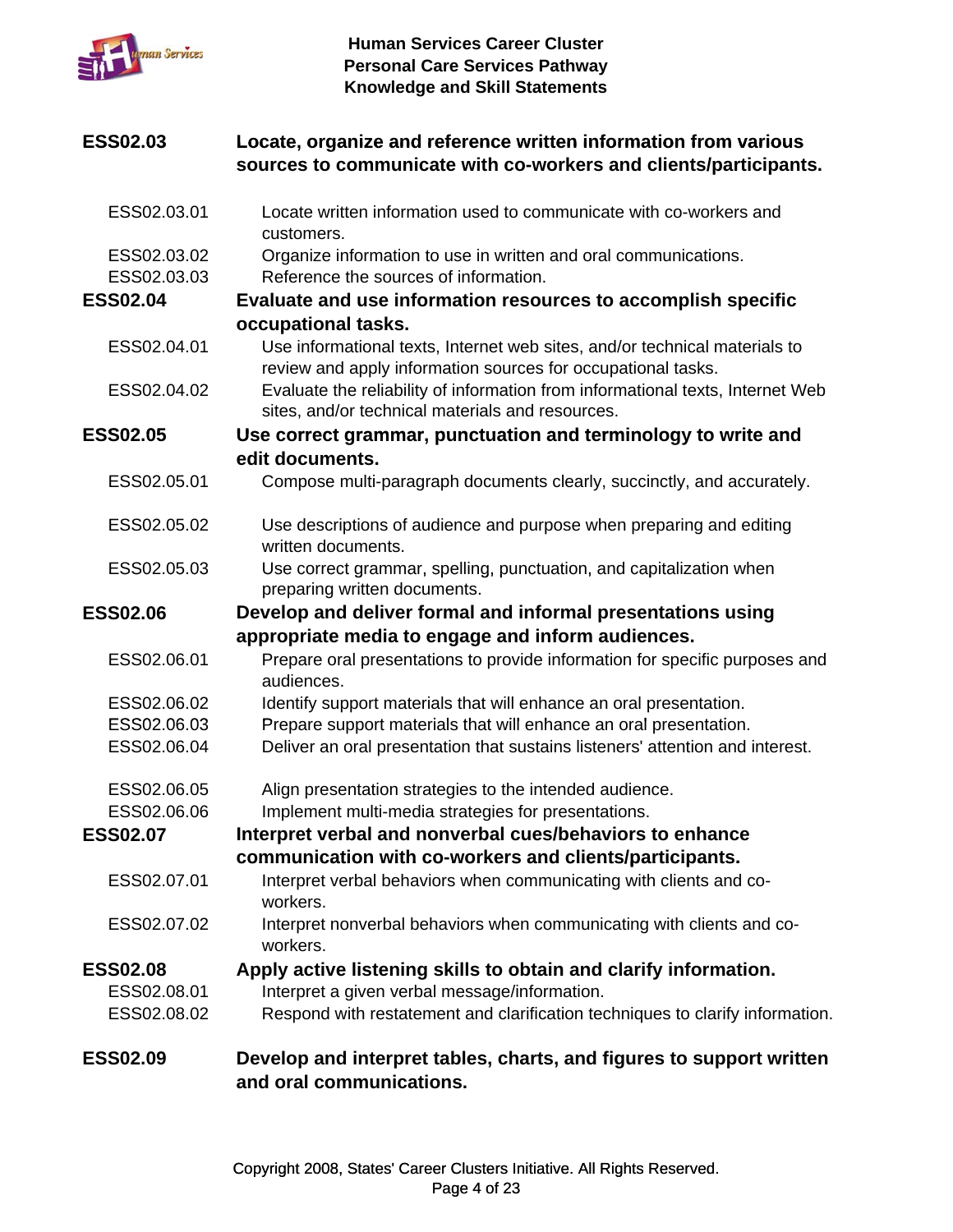

| ESS02.09.01                            | Create tables, charts, and figures to support written and oral<br>communications.                                                                                                                                 |
|----------------------------------------|-------------------------------------------------------------------------------------------------------------------------------------------------------------------------------------------------------------------|
| ESS02.09.02                            | Interpret tables, charts, and figures used to support written and oral<br>communication.                                                                                                                          |
| <b>ESS02.10</b>                        | Listen to and speak with diverse individuals to enhance                                                                                                                                                           |
|                                        | communication skills.                                                                                                                                                                                             |
| ESS02.10.01                            | Apply factors and strategies for communicating with a diverse workforce.                                                                                                                                          |
| ESS02.10.02                            | Demonstrate ability to communicate and resolve conflicts within a diverse<br>workforce.                                                                                                                           |
| <b>ESS02.11</b>                        | Exhibit public relations skills to increase internal and external                                                                                                                                                 |
|                                        | customer/client satisfaction.                                                                                                                                                                                     |
| ESS02.11.01                            | Communicate effectively when developing positive customer/client<br>relationships.                                                                                                                                |
| <b>Essential Topic</b><br><b>ESS03</b> | <b>PROBLEM-SOLVING AND CRITICAL THINKING: Solve problems using</b><br>critical thinking skills (analyze, synthesize, and evaluate) independently and in<br>teams. Solve problems using creativity and innovation. |
| ESS03.01                               | Employ critical thinking skills independently and in teams to solve<br>problems and make decisions (e.g., analyze, synthesize and<br>evaluate).                                                                   |
| ESS03.01.01                            | Identify common tasks that require employees to use problem-solving skills.                                                                                                                                       |
| ESS03.01.02                            | Analyze elements of a problem to develop creative solutions.                                                                                                                                                      |
| ESS03.01.03                            | Describe the value of using problem-solving and critical thinking skills to<br>improve a situation or process.                                                                                                    |
| ESS03.01.04                            | Create ideas, proposals, and solutions to problems.                                                                                                                                                               |
| ESS03.01.05                            | Evaluate ideas, proposals, and solutions to problems.                                                                                                                                                             |
| ESS03.01.06                            | Use structured problem-solving methods when developing proposals and<br>solutions.                                                                                                                                |
| ESS03.01.07                            | Generate new and creative ideas to solve problems by brainstorming<br>possible solutions.                                                                                                                         |
| ESS03.01.08                            | Critically analyze information to determine value to the problem-solving<br>task.                                                                                                                                 |
| ESS03.01.09                            | Guide individuals through the process of recognizing concerns and making<br>informed decisions.                                                                                                                   |
| ESS03.01.10                            | Identify alternatives using a variety of problem-solving and critical thinking<br>skills.                                                                                                                         |
| ESS03.01.11                            | Evaluate alternatives using a variety of problem-solving and critical thinking<br>skills.                                                                                                                         |
| <b>ESS03.02</b>                        | Employ critical thinking and interpersonal skills to resolve conflicts                                                                                                                                            |
|                                        | with staff and/or customers.                                                                                                                                                                                      |
| ESS03.02.01                            | Analyze situations and behaviors that affect conflict management.                                                                                                                                                 |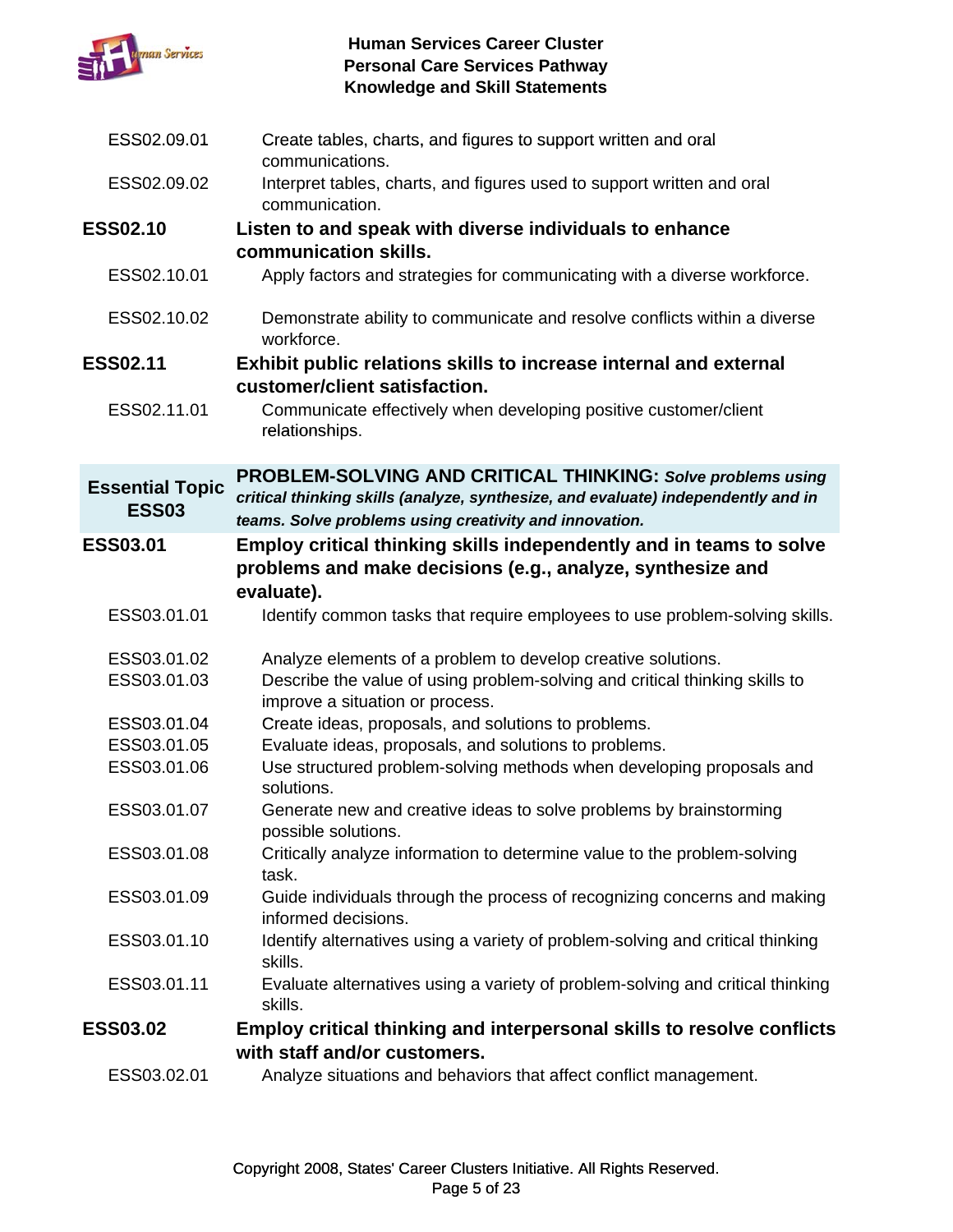

- ESS03.02.02 Determine best options/outcomes for conflict resolution using critical thinking skills.
- ESS03.02.03 Identify with others' feelings, needs, and concerns.
- ESS03.02.04 Implement stress management techniques.
- ESS03.02.05 Resolve conflicts with/for customers using conflict resolution skills.
- ESS03.02.06 Implement conflict resolution skills to address staff issues/problems.

**ESS03.03 Identify, write and monitor workplace performance goals to guide**  progress in assigned areas of responsibility and accountability.

- ESS03.03.01 Write realistic performance goals, objectives and action plans.
- ESS03.03.02 Monitor performance goals and adjust as necessary.
- ESS03.03.03 Recognize goal achievement using appropriate rewards in the workplace.
- ESS03.03.04 Communicate goal achievement with managers and co-workers.

### **ESS03.04 Conduct technical research to gather information necessary for decision-making.**

- ESS03.04.01 Align the information gathered to the needs of the audience.
- ESS03.04.02 Gather technical information and data using a variety of resources.
- ESS03.04.03 Analyze information and data for value to the research objectives.
- ESS03.04.04 Evaluate information and data to determine value to research objectives.

| <b>Essential Topic</b><br><b>ESS04</b> | <b>INFORMATION TECHNOLOGY APPLICATIONS: Use information</b><br>technology tools specific to the career cluster to access, manage, integrate, and<br>create information. |
|----------------------------------------|-------------------------------------------------------------------------------------------------------------------------------------------------------------------------|
| <b>ESS04.01</b>                        | Use Personal Information Management (PIM) applications to                                                                                                               |
|                                        | increase workplace efficiency.                                                                                                                                          |
| ESS04.01.01                            | Manage personal schedules and contact information.                                                                                                                      |
| ESS04.01.02                            | Create memos and notes.                                                                                                                                                 |
| <b>ESS04.02</b>                        | Employ technological tools to expedite workflow.                                                                                                                        |
| ESS04.02.01                            | Use information technology tools to manage and perform work<br>responsibilities.                                                                                        |
| <b>ESS04.03</b>                        | Operate electronic mail applications to communicate within a                                                                                                            |
|                                        | workplace.                                                                                                                                                              |
| ESS04.03.01                            | Use email to share files and documents.                                                                                                                                 |
| ESS04.03.02                            | Identify the functions and purpose of email systems.                                                                                                                    |
| ESS04.03.03                            | Use email to communicate within and across organizations.                                                                                                               |
| <b>ESS04.04</b>                        | Operate Internet applications to perform workplace tasks.                                                                                                               |
| ESS04.04.01                            | Access and navigate Internet (e.g., use a web browser).                                                                                                                 |
| ESS04.04.02                            | Search for information and resources.                                                                                                                                   |
| ESS04.04.03                            | Evaluate Internet resources for reliability and validity.                                                                                                               |
| <b>ESS04.05</b>                        | Operate writing and publishing applications to prepare business                                                                                                         |
|                                        | communications.                                                                                                                                                         |
| ESS04.05.01                            | Prepare simple documents and other business communications.                                                                                                             |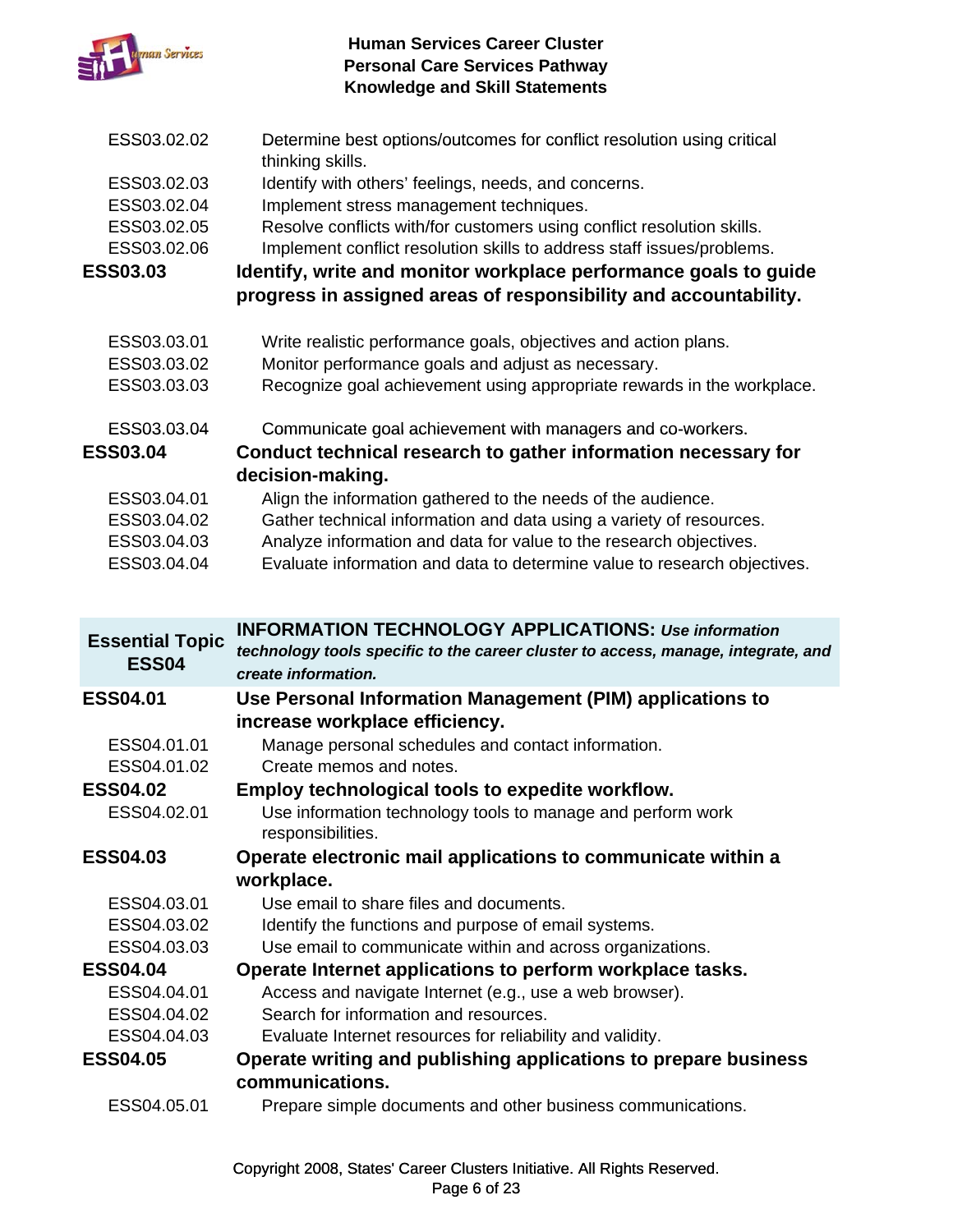

| ESS04.05.02                            | Prepare reports and other business communications by integrating graphics<br>and other non-text elements.                                                                                                                                                  |
|----------------------------------------|------------------------------------------------------------------------------------------------------------------------------------------------------------------------------------------------------------------------------------------------------------|
| ESS04.05.03                            | Prepare complex multi-media publications.                                                                                                                                                                                                                  |
| <b>ESS04.06</b>                        | Operate presentation applications to prepare presentations.                                                                                                                                                                                                |
| ESS04.06.01                            | Prepare presentations for training, sales and information sharing.                                                                                                                                                                                         |
| ESS04.06.02                            | Deliver presentations with supporting materials.                                                                                                                                                                                                           |
| <b>ESS04.07</b>                        | Employ spreadsheet applications to organize and manipulate data.                                                                                                                                                                                           |
| ESS04.07.01                            | Create a spreadsheet.                                                                                                                                                                                                                                      |
| ESS04.07.02                            | Perform calculations and analyses on data using a spreadsheet.                                                                                                                                                                                             |
| <b>ESS04.08</b>                        | Employ database applications to manage data.                                                                                                                                                                                                               |
| ESS04.08.01                            | Manipulate data elements.                                                                                                                                                                                                                                  |
| ESS04.08.02                            | Manage interrelated data elements.                                                                                                                                                                                                                         |
| ESS04.08.03                            | Analyze interrelated data elements.                                                                                                                                                                                                                        |
| ESS04.08.04                            | Generate reports showing interrelated data elements.                                                                                                                                                                                                       |
| <b>ESS04.09</b>                        | Employ collaborative/groupware applications to facilitate group                                                                                                                                                                                            |
|                                        | work.                                                                                                                                                                                                                                                      |
| ESS04.09.01                            | Facilitate group work through management of shared schedule and contact<br>information.                                                                                                                                                                    |
| ESS04.09.02                            | Facilitate group work through management of shared files and online<br>information.                                                                                                                                                                        |
| ESS04.09.03                            | Facilitate group work through instant messaging or virtual meetings.                                                                                                                                                                                       |
| <b>ESS04.10</b>                        | Employ computer operations applications to manage work tasks.                                                                                                                                                                                              |
| ESS04.10.01                            | Manage computer operations.                                                                                                                                                                                                                                |
| ESS04.10.02                            | Manage file storage.                                                                                                                                                                                                                                       |
| ESS04.10.03                            | Compress or alter files.                                                                                                                                                                                                                                   |
| <b>ESS04.11</b>                        | Use computer-based equipment (containing embedded computers<br>or processors) to control devices.                                                                                                                                                          |
| ESS04.11.01                            | Operate computer driven equipment and machines.                                                                                                                                                                                                            |
| ESS04.11.02                            | Use installation and operation manuals.                                                                                                                                                                                                                    |
| ESS04.11.03                            | Troubleshoot computer driven equipment and machines.                                                                                                                                                                                                       |
| ESS04.11.04                            | Access support as needed to maintain operation of computer driven                                                                                                                                                                                          |
|                                        | equipment and machines.                                                                                                                                                                                                                                    |
|                                        | <b>SYSTEMS: Understand roles within teams, work units, departments,</b>                                                                                                                                                                                    |
| <b>Essential Topic</b><br><b>ESS05</b> | organizations, inter-organizational systems, and the larger environment.<br>Identify how key organizational systems affect organizational performance and<br>the quality of products and services. Understand global context of industries<br>and careers. |
| <b>ESS05.01</b>                        | Describe the nature and types of business organizations to build                                                                                                                                                                                           |
|                                        | an understanding of the scope of organizations.                                                                                                                                                                                                            |
| ESS05.01.01                            | List the types and functions of businesses.                                                                                                                                                                                                                |
| ESS05.01.02                            | Describe the types and functions of businesses.                                                                                                                                                                                                            |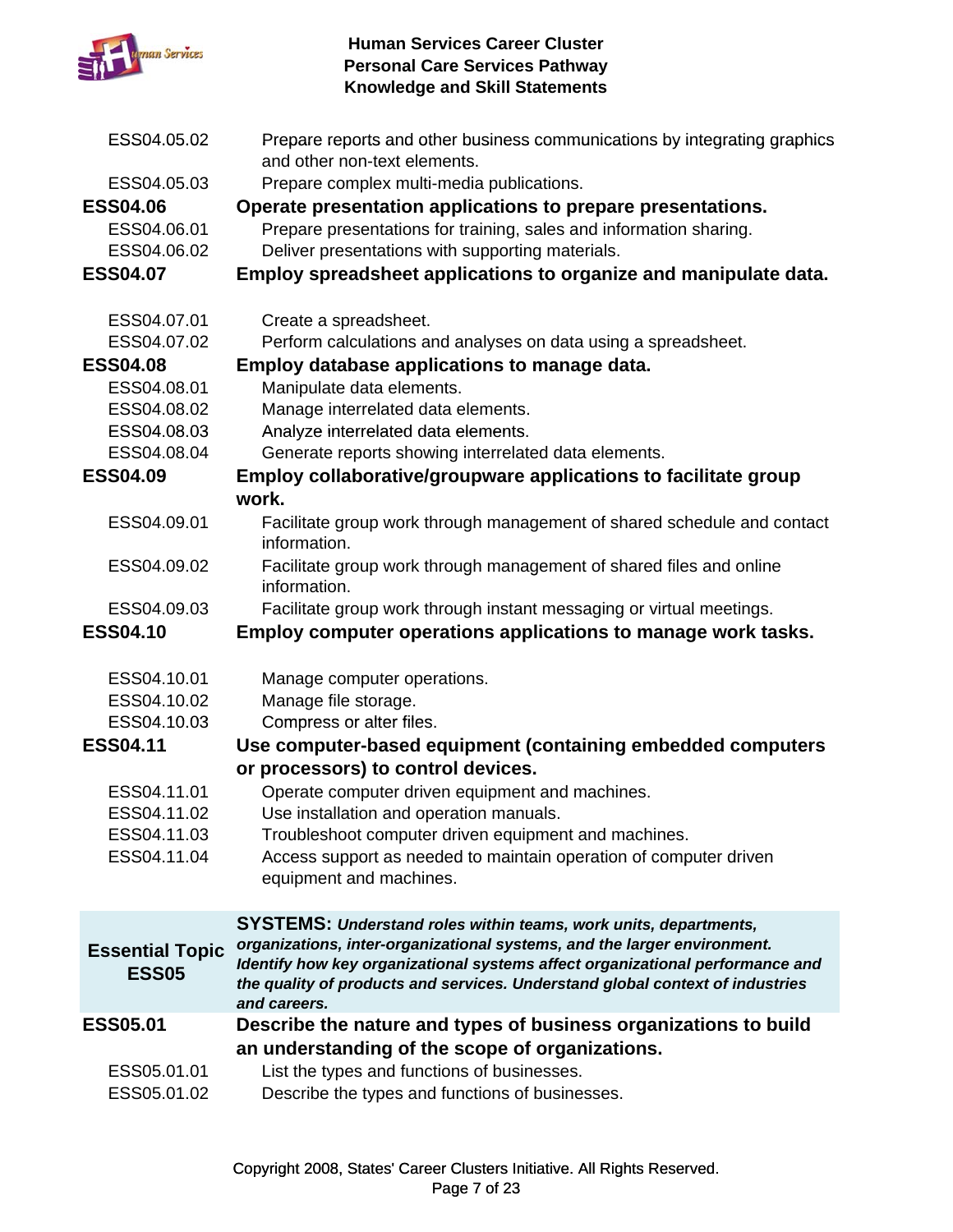

| ESS05.01.03                            | Explain the functions and interactions of common departments within a<br>business.                                                                                                                                                                                                    |
|----------------------------------------|---------------------------------------------------------------------------------------------------------------------------------------------------------------------------------------------------------------------------------------------------------------------------------------|
| <b>ESS05.02</b>                        | Implement quality control systems and practices to ensure quality                                                                                                                                                                                                                     |
|                                        | products and services.                                                                                                                                                                                                                                                                |
| ESS05.02.01                            | Describe quality control standards and practices common to the workplace.                                                                                                                                                                                                             |
|                                        | <b>SAFETY, HEALTH AND ENVIRONMENTAL: Understand the importance</b>                                                                                                                                                                                                                    |
| <b>Essential Topic</b><br><b>ESS06</b> | of health, safety, and environmental management systems in organizations and<br>their importance to organizational performance and regulatory compliance.<br>Follow organizational policies and procedures and contribute to continuous<br>improvement in performance and compliance. |
| <b>ESS06.01</b>                        | Implement personal and jobsite safety rules and regulations to                                                                                                                                                                                                                        |
|                                        | maintain safe and healthful working conditions and environments.                                                                                                                                                                                                                      |
|                                        |                                                                                                                                                                                                                                                                                       |
| ESS06.01.01<br>ESS06.01.02             | Assess workplace conditions with regard to safety and health.<br>Align safety issues with appropriate safety standards to ensure a safe<br>workplace/jobsite.                                                                                                                         |
| ESS06.01.03                            | Identify safety hazards common to workplaces.                                                                                                                                                                                                                                         |
| ESS06.01.04                            | Identify safety precautions to maintain a safe worksite.                                                                                                                                                                                                                              |
| ESS06.01.05                            | Select appropriate personal protective equipment as needed for a safe<br>workplace/jobsite.                                                                                                                                                                                           |
| ESS06.01.06                            | Inspect personal protective equipment commonly used for selected career<br>pathway.                                                                                                                                                                                                   |
| ESS06.01.07                            | Use personal protective equipment according to manufacturer rules and<br>regulations.                                                                                                                                                                                                 |
| ESS06.01.08                            | Employ a safety hierarchy and communication system within the<br>workplace/jobsite.                                                                                                                                                                                                   |
| ESS06.01.09                            | Implement safety precautions to maintain a safe worksite.                                                                                                                                                                                                                             |
| <b>ESS06.02</b>                        | Complete work tasks in accordance with employee rights and                                                                                                                                                                                                                            |
|                                        | responsibilities and employers obligations to maintain workplace<br>safety and health.                                                                                                                                                                                                |
| ESS06.02.01                            | Identify rules and laws designed to promote safety and health in the<br>workplace.                                                                                                                                                                                                    |
| ESS06.02.02                            | State the rationale of rules and laws designed to promote safety and health.                                                                                                                                                                                                          |
| <b>ESS06.03</b>                        | Employ emergency procedures as necessary to provide aid in                                                                                                                                                                                                                            |
|                                        | workplace accidents.                                                                                                                                                                                                                                                                  |
| ESS06.03.01                            | Use knowledge of First Aid procedures as necessary.                                                                                                                                                                                                                                   |
| ESS06.03.02                            | Use knowledge of CPR procedures as necessary.                                                                                                                                                                                                                                         |
| ESS06.03.03                            | Use safety equipment as necessary.                                                                                                                                                                                                                                                    |
| <b>ESS06.04</b>                        | Employ knowledge of response techniques to create a disaster                                                                                                                                                                                                                          |
|                                        | and/or emergency response plan.                                                                                                                                                                                                                                                       |
| ESS06.04.01                            | Complete an assessment of an emergency and/or disaster situation.                                                                                                                                                                                                                     |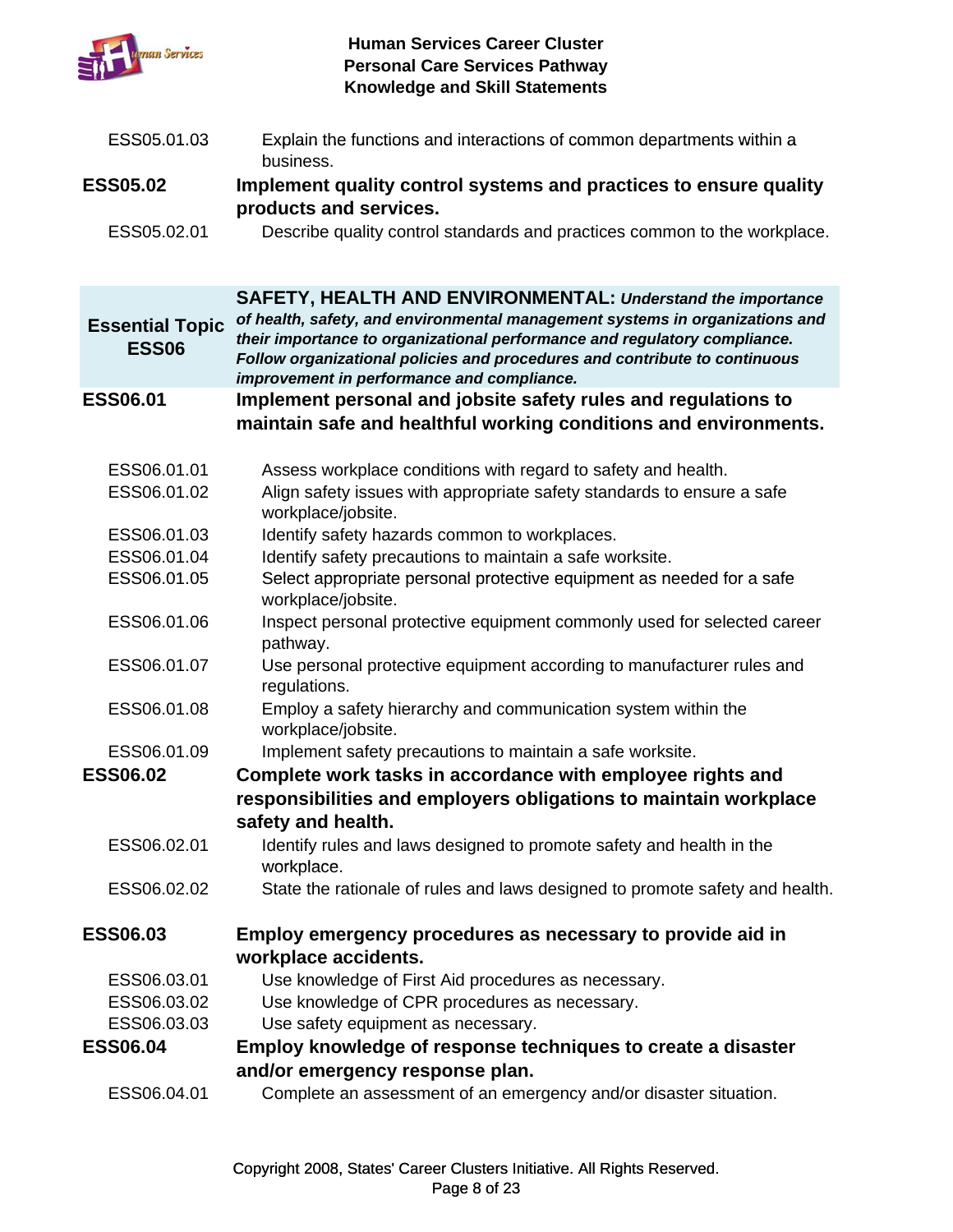

ESS06.04.02 Create an emergency and/or disaster plan. Create an emergency and/or disaster

| <b>Essential Topic</b><br><b>ESS07</b> | <b>LEADERSHIP AND TEAMWORK: Use leadership and teamwork skills in</b><br>collaborating with others to accomplish organizational goals and objectives.                                                                                                                                           |
|----------------------------------------|-------------------------------------------------------------------------------------------------------------------------------------------------------------------------------------------------------------------------------------------------------------------------------------------------|
| <b>ESS07.01</b>                        | Employ leadership skills to accomplish organizational goals and                                                                                                                                                                                                                                 |
| ESS07.01.01                            | objectives.<br>Analyze the various roles of leaders within organizations (e.g. contribute<br>ideas; share in building an organization; act as role models to employees<br>by adhering to company policies, procedures, and standards; promote the<br>organization's vision; and mentor others). |
| ESS07.01.02                            | Exhibit traits such as empowerment, risk, communication, focusing on<br>results, decision-making, problem solution, and investment in individuals<br>when leading a group in solving a problem.                                                                                                 |
| ESS07.01.03                            | Exhibit traits such as compassion, service, listening, coaching, developing<br>others, team development, and understanding and appreciating others<br>when acting as a manager of others in the workplace.                                                                                      |
| ESS07.01.04                            | Exhibit traits such as enthusiasm, creativity, conviction, mission, courage,<br>concept, focus, principle-centered living, and change when interacting with<br>others in general.                                                                                                               |
| ESS07.01.05                            | Consider issues related to self, team, community, diversity, environment,<br>and global awareness when leading others.                                                                                                                                                                          |
| ESS07.01.06                            | Exhibit traits such as innovation, intuition, adaptation, life-long learning and<br>coachability to develop leadership potential over time.                                                                                                                                                     |
| ESS07.01.07                            | Analyze leadership in relation to trust, positive attitude, integrity, and<br>willingness to accept key responsibilities in a work situation.                                                                                                                                                   |
| ESS07.01.08                            | Describe observations of outstanding leaders using effective management<br>styles.                                                                                                                                                                                                              |
| ESS07.01.09                            | Participate in civic and community leadership and teamwork opportunities<br>to enhance skills.                                                                                                                                                                                                  |
| <b>ESS07.02</b>                        | Employ organizational and staff development skills to foster                                                                                                                                                                                                                                    |
|                                        | positive working relationships and accomplish organizational<br>goals.                                                                                                                                                                                                                          |
| ESS07.02.01                            | Implement organizational skills when facilitating others' work efforts.                                                                                                                                                                                                                         |
| ESS07.02.02                            | Explain how to manage a staff that satisfies work demands while adhering<br>to budget constraints.                                                                                                                                                                                              |
| ESS07.02.03                            | Describe how staff growth and development to increase productivity and<br>employee satisfaction.                                                                                                                                                                                                |
| ESS07.02.04                            | Organize team involvement within a group environment.                                                                                                                                                                                                                                           |
| ESS07.02.05<br>ESS07.02.06             | Work with others to develop and gain commitment to team goals.<br>Distribute responsibility and work load fairly.                                                                                                                                                                               |
| ESS07.02.07                            | Model leadership and teamwork qualities to aid in employee morale.                                                                                                                                                                                                                              |
| ESS07.02.08                            | Identify best practices for successful team functioning.                                                                                                                                                                                                                                        |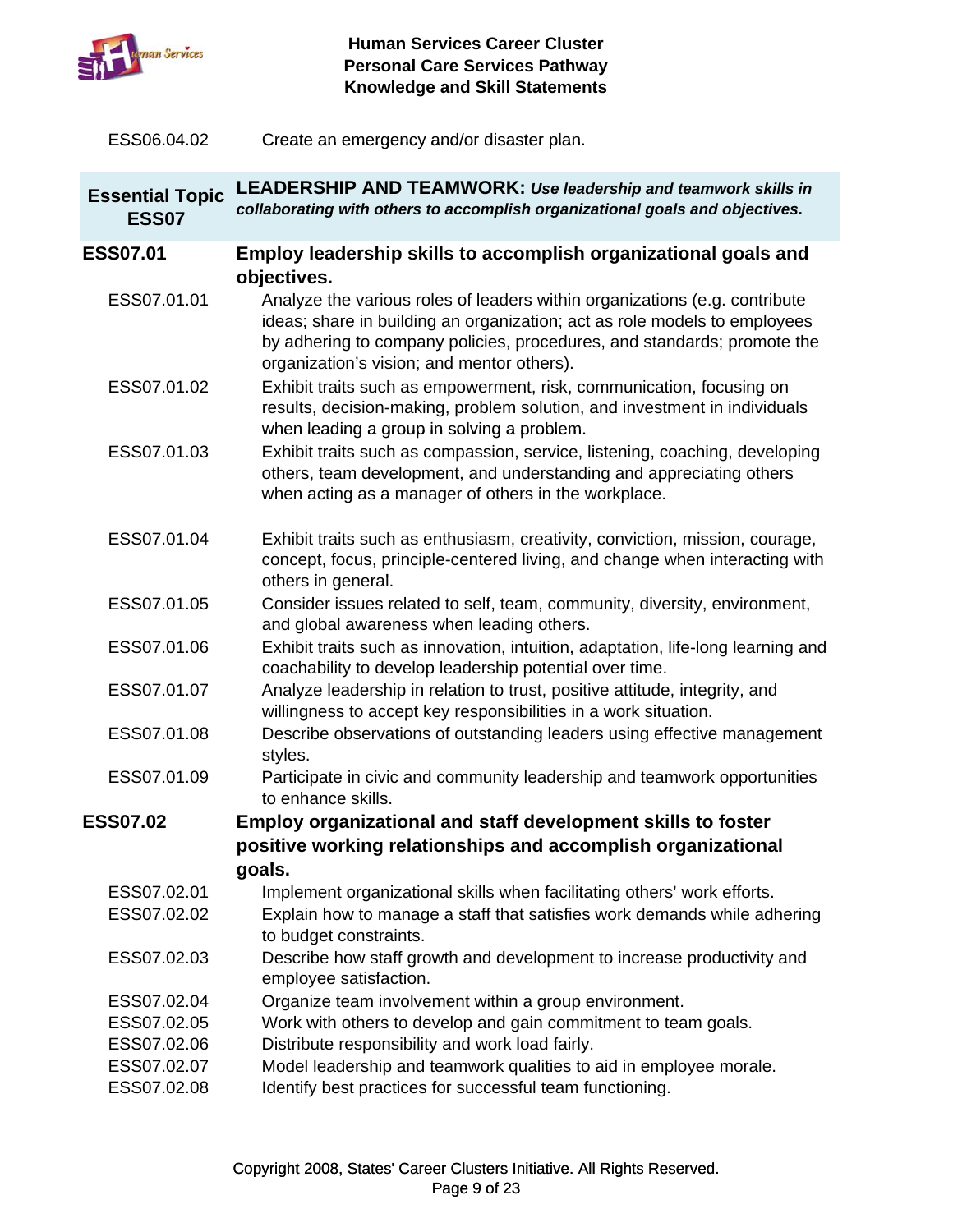

| ESS07.02.09     | Explain best practices for successful team functioning.                      |
|-----------------|------------------------------------------------------------------------------|
| <b>ESS07.03</b> | Employ teamwork skills to achieve collective goals and use team              |
|                 | members' talents effectively.                                                |
| ESS07.03.01     | Work with others to achieve objectives in a timely manner.                   |
| ESS07.03.02     | Promote the full involvement and use of team members' individual talents     |
|                 | and skills.                                                                  |
| ESS07.03.03     | Employ conflict-management skills to facilitate solutions.                   |
| ESS07.03.04     | Demonstrate teamwork skills through working cooperatively with co-           |
|                 | workers, supervisory staff, and others, both in and out of the organization, |
|                 | to achieve particular tasks.                                                 |
| ESS07.03.05     | Demonstrate teamwork processes that provide team building, consensus,        |
|                 | continuous improvement, respect for the opinions of others, cooperation,     |
|                 | adaptability, and conflict resolution.                                       |
| ESS07.03.06     | Develop plans to improve team performance.                                   |
| ESS07.03.07     | Demonstrate commitment to and a positive attitude toward team goals.         |
| ESS07.03.08     | Take responsibility for shared group and individual work tasks.              |
| ESS07.03.09     | Assist team members in completing their work.                                |
| ESS07.03.10     | Adapt effectively to changes in projects and work activities.                |
| ESS07.03.11     | Negotiate effectively to arrive at decisions.                                |
| <b>ESS07.04</b> | Establish and maintain effective working relationships with all              |
|                 | levels of personnel and other departments in order to accomplish             |
|                 | objectives and tasks.                                                        |
| ESS07.04.01     | Build effective working relationships using interpersonal skills.            |
| ESS07.04.02     | Use positive interpersonal skills to work cooperatively with co-workers      |
|                 | representing different cultures, genders and backgrounds.                    |
| ESS07.04.03     | Manage personal skills to accomplish assignments.                            |
| ESS07.04.04     | Treat people with respect.                                                   |
| ESS07.04.05     | Provide constructive praise and criticism.                                   |
| ESS07.04.06     | Demonstrate sensitivity to and value for diversity.                          |
| ESS07.04.07     | Manage stress and control emotions.                                          |
| <b>ESS07.05</b> | Conduct and participate in meetings to accomplish work tasks.                |
| ESS07.05.01     | Develop meeting goals, objectives and agenda.                                |
| ESS07.05.02     | Assign responsibilities for preparing materials and leading discussions.     |
| ESS07.05.03     | Prepare materials for leading discussion.                                    |
| ESS07.05.04     | Assemble and distribute meeting materials.                                   |
| ESS07.05.05     | Conduct meeting to achieve objectives within scheduled time.                 |
| ESS07.05.06     | Demonstrate effective communication skills in meetings.                      |
| ESS07.05.07     | Produce meeting minutes including decisions and next steps.                  |
| ESS07.05.08     | Use parliamentary procedure, as needed, to conduct meetings.                 |
| <b>ESS07.06</b> | Employ mentoring skills to inspire and teach others.                         |
| ESS07.06.01     | Use motivational techniques to enhance performance in others.                |
| ESS07.06.02     | Provide guidance to enhance performance in others.                           |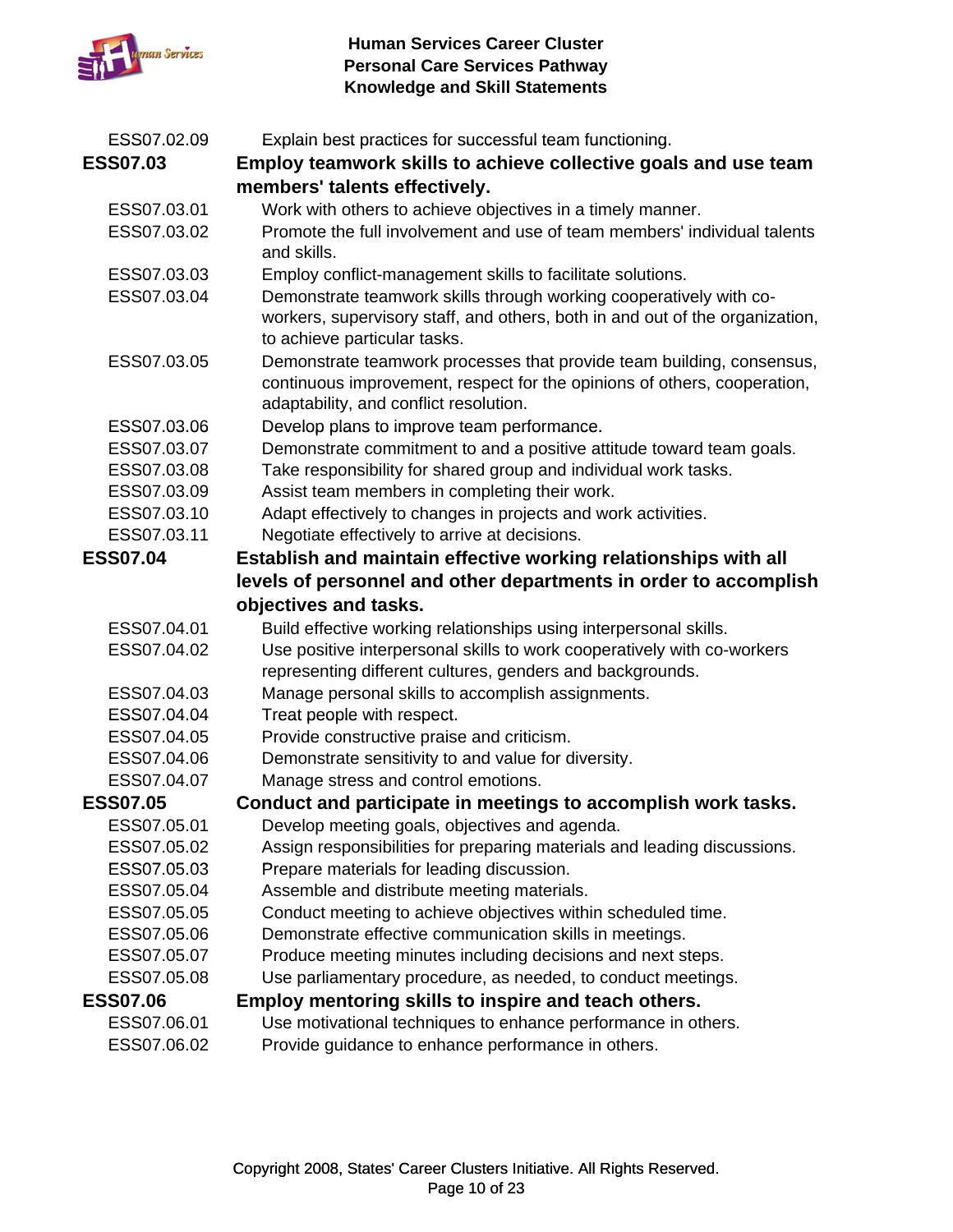

| <b>Essential Topic</b><br><b>ESS08</b> | <b>ETHICS AND LEGAL RESPONSIBILITIES: Know and understand the</b><br>importance of professional ethics and legal responsibilities.                                                                                              |
|----------------------------------------|---------------------------------------------------------------------------------------------------------------------------------------------------------------------------------------------------------------------------------|
| <b>ESS08.01</b>                        | Apply ethical reasoning to a variety of workplace situations in<br>order to make ethical decisions.                                                                                                                             |
| ESS08.01.01                            | Evaluate alternative responses to workplace situations based on legal<br>responsibilities and employer policies.                                                                                                                |
| ESS08.01.02                            | Evaluate alternative responses to workplace situations based on personal<br>or professional ethical responsibilities.                                                                                                           |
| ESS08.01.03                            | Identify personal and long-term workplace consequences of unethical or<br>illegal behaviors.                                                                                                                                    |
| ESS08.01.04                            | Explain personal and long-term workplace consequences of unethical or<br>illegal behaviors.                                                                                                                                     |
| ESS08.01.05                            | Determine the most appropriate response to workplace situations based on<br>legal and ethical considerations.                                                                                                                   |
| ESS08.01.06                            | Explain the most appropriate response to workplace situations based on<br>legal and ethical considerations.                                                                                                                     |
| <b>ESS08.02</b>                        | Interpret and explain written organizational policies and<br>procedures to help employees perform their jobs according to<br>employer rules and expectations.                                                                   |
| ESS08.02.01                            | Locate information on organizational policies in handbooks and manuals.                                                                                                                                                         |
| ESS08.02.02                            | Discuss how specific organizational policies and procedures influence a<br>specific work situation.                                                                                                                             |
| <b>Essential Topic</b><br><b>ESS09</b> | <b>EMPLOYABILITY AND CAREER DEVELOPMENT: Know and</b><br>understand the importance of employability skills. Explore, plan, and effectively<br>manage careers. Know and understand the importance of entrepreneurship<br>skills. |
| <b>ESS09.01</b>                        | Identify and demonstrate positive work behaviors and personal<br>qualities needed to be employable.                                                                                                                             |
| ESS09.01.01                            | Demonstrate self-discipline, self-worth, positive attitude, and integrity in a<br>work situation.                                                                                                                               |
| ESS09.01.02                            | Demonstrate flexibility and willingness to learn new knowledge and skills.                                                                                                                                                      |
| ESS09.01.03<br>ESS09.01.04             | Exhibit commitment to the organization.<br>Identify how work varies with regard to site, from indoor confined spaces to<br>outdoor areas, including aerial space and a variety of climatic and physical                         |
|                                        | conditions.                                                                                                                                                                                                                     |
| ESS09.01.05                            | Apply communication strategies when adapting to a culturally diverse<br>environment.                                                                                                                                            |
| ESS09.01.06<br>ESS09.01.07             | Manage resources in relation to the position (i.e. budget, supplies,<br>computer, etc).<br>Identify positive work-qualities typically desired in each of the career                                                             |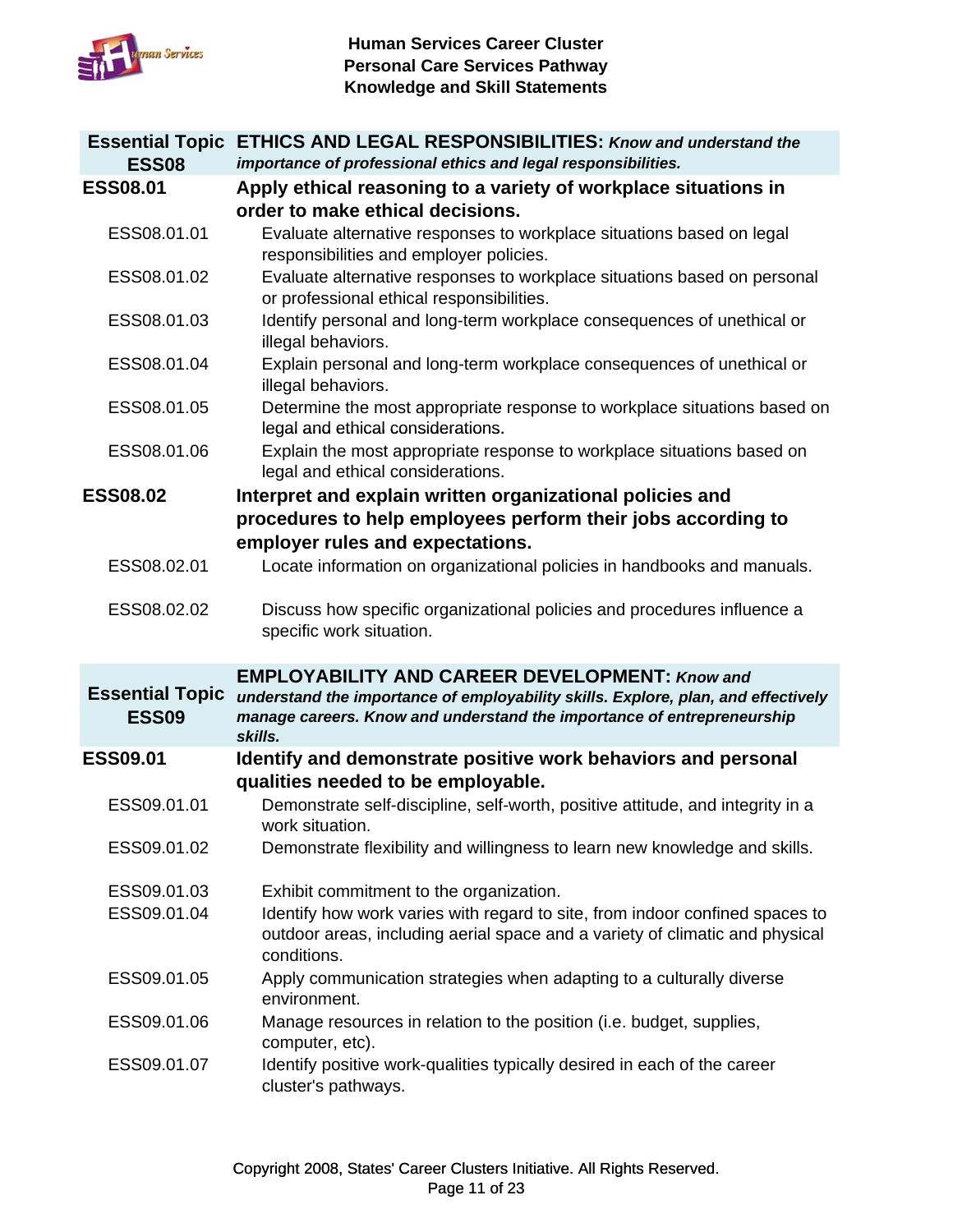

| ESS09.01.08     | Manage work roles and responsibilities to balance them with other life roles<br>and responsibilities.                                    |
|-----------------|------------------------------------------------------------------------------------------------------------------------------------------|
| <b>ESS09.02</b> | Develop a personal career plan to meet career goals and                                                                                  |
|                 | objectives.                                                                                                                              |
| ESS09.02.01     | Develop career goals and objectives as part of a plan for future career<br>direction.                                                    |
| ESS09.02.02     | Develop strategies to reach career objectives.                                                                                           |
| <b>ESS09.03</b> | Demonstrate skills related to seeking and applying for employment                                                                        |
|                 | to find and obtain a desired job.                                                                                                        |
| ESS09.03.01     | Use multiple resources to locate job opportunities.                                                                                      |
| ESS09.03.02     | Prepare a résumé.                                                                                                                        |
| ESS09.03.03     | Prepare a letter of application.                                                                                                         |
| ESS09.03.04     | Complete an employment application.                                                                                                      |
| ESS09.03.05     | Interview for employment.                                                                                                                |
| ESS09.03.06     | List the standards and qualifications that must be met in order to enter a<br>given industry.                                            |
| ESS09.03.07     | Employ critical thinking and decision-making skills to exhibit qualifications to<br>a potential employer.                                |
| <b>ESS09.04</b> | Maintain a career portfolio to document knowledge, skills and                                                                            |
|                 | experience in a career field.                                                                                                            |
| ESS09.04.01     | Select educational and work history highlights to include in a career<br>portfolio.                                                      |
| ESS09.04.02     | Produce a record of work experiences, licenses, certifications and products.                                                             |
| ESS09.04.03     | Organize electronic or physical portfolio for use in demonstrating<br>knowledge, skills and experiences.                                 |
| <b>ESS09.05</b> | Demonstrate skills in evaluating and comparing employment                                                                                |
|                 | opportunities in order to accept employment positions that match                                                                         |
|                 | career goals.                                                                                                                            |
| ESS09.05.01     | Compare employment opportunities to individual needs and career plan<br>objectives.                                                      |
| ESS09.05.02     | Evaluate employment opportunities based upon individual needs and<br>career plan objectives.                                             |
| ESS09.05.03     | Demonstrate appropriate methods for accepting or rejecting employment<br>offers.                                                         |
| <b>ESS09.06</b> | Identify and exhibit traits for retaining employment to maintain                                                                         |
|                 | employment once secured.                                                                                                                 |
| ESS09.06.01     | Model behaviors that demonstrate reliability and dependability.                                                                          |
| ESS09.06.02     | Maintain appropriate dress and behavior for the job to contribute to a safe<br>and effective workplace/jobsite.                          |
| ESS09.06.03     | Complete required employment forms and documentation such as I-9 form,<br>work visa, W-4 and licensures to meet employment requirements. |
| ESS09.06.04     | Summarize key activities necessary to retain a job in the industry.                                                                      |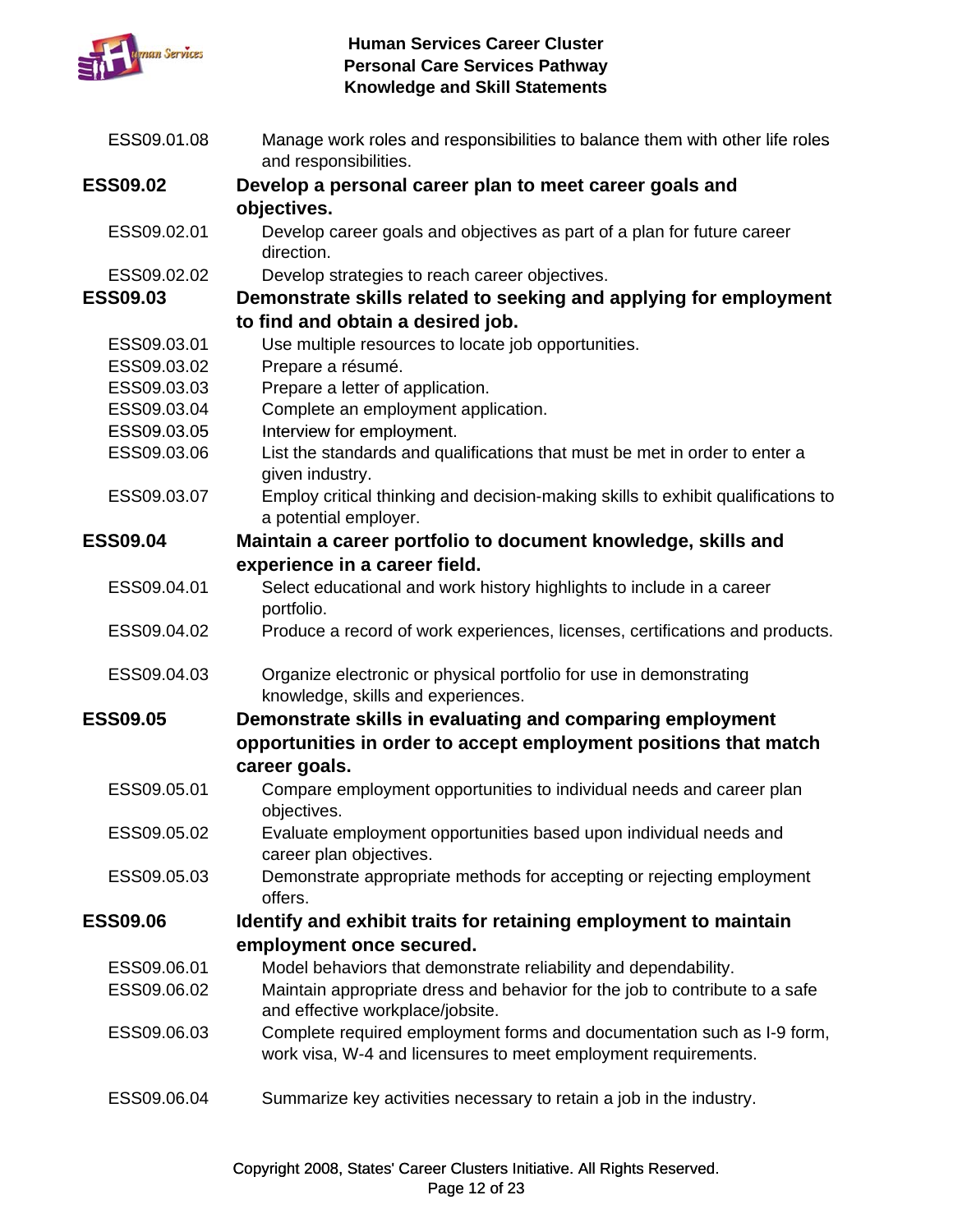

| ESS09.06.05     | Identify positive work behaviors and personal qualities necessary to retain<br>employment.                                                                                                                          |
|-----------------|---------------------------------------------------------------------------------------------------------------------------------------------------------------------------------------------------------------------|
| <b>ESS09.07</b> | Identify and explore career opportunities in one or more career                                                                                                                                                     |
|                 | pathways to build an understanding of the opportunities available                                                                                                                                                   |
|                 | in the cluster.                                                                                                                                                                                                     |
| ESS09.07.01     | Locate and identify career opportunities that appeal to personal career<br>goals.                                                                                                                                   |
| ESS09.07.02     | Match personal interest and aptitudes to selected careers.                                                                                                                                                          |
| <b>ESS09.08</b> | Recognize and act upon requirements for career advancement to                                                                                                                                                       |
|                 | plan for continuing education and training.                                                                                                                                                                         |
| ESS09.08.01     | Identify opportunities for career advancement.                                                                                                                                                                      |
| ESS09.08.02     | Pursue education and training opportunities to acquire skills necessary for<br>career advancement.                                                                                                                  |
| ESS09.08.03     | Examine the organization and structure of various segments of the industry<br>to prepare for career advancement.                                                                                                    |
| ESS09.08.04     | Research local and regional labor (workforce) market and job growth<br>information to project potential for advancement.                                                                                            |
| ESS09.08.05     | Manage employment relations to make career advancements.                                                                                                                                                            |
| <b>ESS09.09</b> | Continue professional development to keep current on relevant                                                                                                                                                       |
|                 | trends and information within the industry.                                                                                                                                                                         |
| ESS09.09.01     | Use self assessment, organizational priorities, journals, Internet sites,<br>professional associations, peers and other resources to develop goals that<br>address training, education and self-improvement issues. |
| ESS09.09.02     | Read trade magazines and journals, manufacturers' catalogues, industry<br>publications and Internet sites to keep current on industry trends.                                                                       |
| ESS09.09.03     | Participate in relevant conferences, workshops, mentoring activities and in-<br>service training to stay current with recent changes in the field.                                                                  |
| <b>ESS09.10</b> | Examine licensing, certification and credentialing requirements at                                                                                                                                                  |
|                 | the national, state and local levels to maintain compliance with                                                                                                                                                    |
|                 | industry requirements.                                                                                                                                                                                              |
| ESS09.10.01     | Examine continuing education requirements related to licensing,<br>certification, and credentialing requirements at the local, state and national<br>levels for chosen occupation.                                  |
| ESS09.10.02     | Examine the procedures and paperwork involved in maintaining and<br>updating licensure, certification and credentials for chosen occupation.                                                                        |
| ESS09.10.03     | Align ongoing licensing, certification and credentialing requirements to<br>career plans and goals.                                                                                                                 |
| <b>ESS09.11</b> | Examine employment opportunities in entrepreneurship to                                                                                                                                                             |
|                 | consider entrepreneurship as an option for career planning.                                                                                                                                                         |
| ESS09.11.01     | Describe the opportunities for entrepreneurship in a given industry.                                                                                                                                                |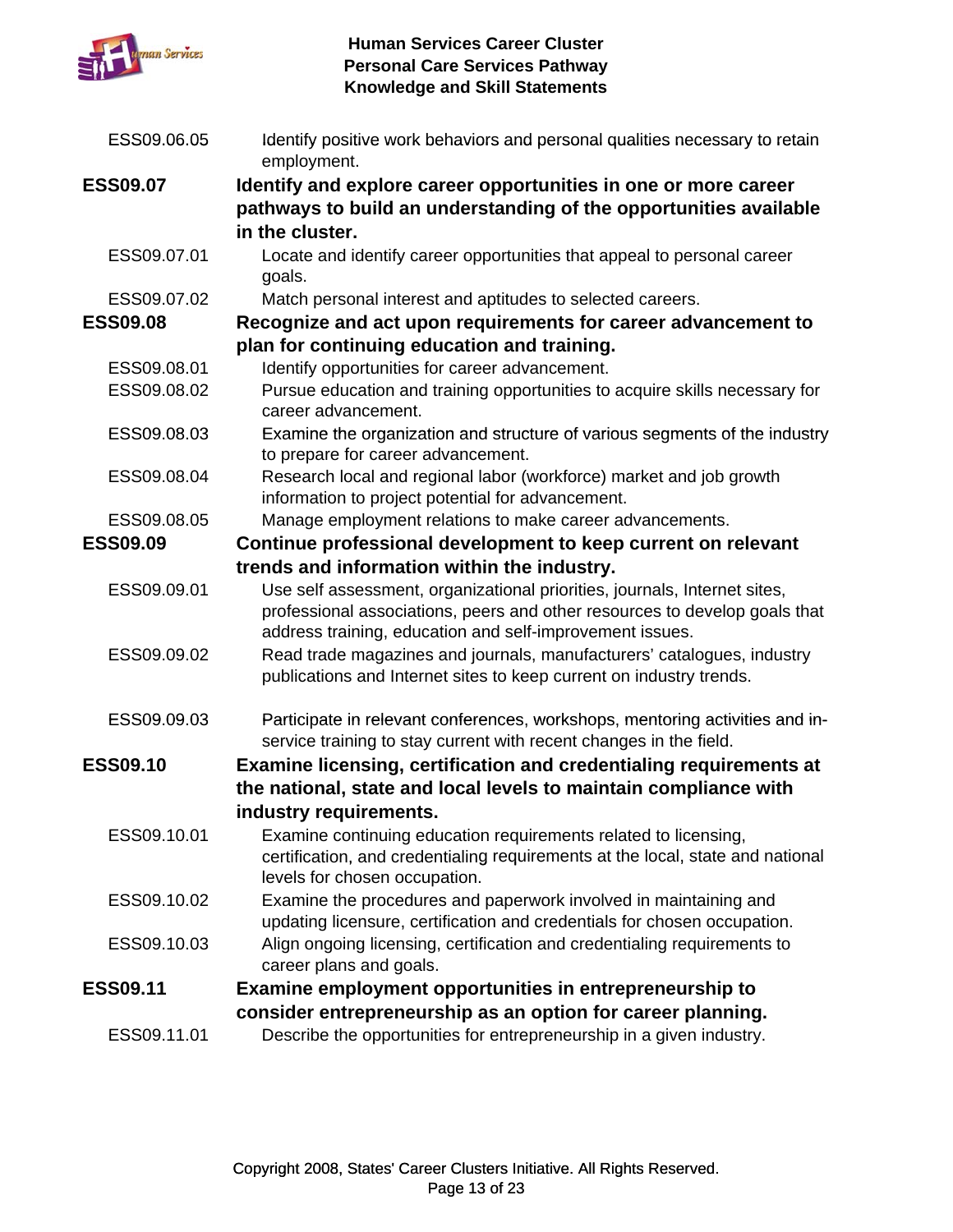

| <b>Essential Topic</b><br><b>ESS10</b> | <b>TECHNICAL SKILLS: Use of technical knowledge and skills required to</b><br>pursue careers in all career cluster, including knowledge of design, operation,<br>and maintenance of technological systems critical to the career cluster. |
|----------------------------------------|-------------------------------------------------------------------------------------------------------------------------------------------------------------------------------------------------------------------------------------------|
| <b>ESS10.01</b>                        | Employ information management techniques and strategies in the<br>workplace to assist in decision-making.                                                                                                                                 |
| ESS10.01.01                            | Use information literacy skills when accessing, evaluating and<br>disseminating information.                                                                                                                                              |
| ESS10.01.02                            | Describe the nature and scope of information management.                                                                                                                                                                                  |
| ESS10.01.03                            | Maintain records to facilitate ongoing business operations.                                                                                                                                                                               |
| <b>ESS10.02</b>                        | Employ planning and time management skills and tools to enhance                                                                                                                                                                           |
|                                        | results and complete work tasks.                                                                                                                                                                                                          |
| ESS10.02.01                            | Develop goals and objectives.                                                                                                                                                                                                             |
| ESS10.02.02                            | Prioritize tasks to be completed.                                                                                                                                                                                                         |
| ESS10.02.03                            | Develop timelines using time management knowledge and skills.                                                                                                                                                                             |
| ESS10.02.04                            | Use project-management skills to improve workflow and minimize costs.                                                                                                                                                                     |
|                                        |                                                                                                                                                                                                                                           |

### **C. CLUSTER (FOUNDATION) KNOWLEDGE AND SKILLS**

The following Cluster (Foundation) Knowledge and Skill statements apply to all careers in the Human Services Cluster. Persons preparing for careers in the Human Services Cluster should be able to demonstrate these skills in addition to those found on the Essential Knowledge and Skills Chart.



| <b>Cluster Topic</b><br>HMC01 | <b>ACADEMIC FOUNDATIONS: Achieve additional academic knowledge and</b><br>skills required to pursue the full range of career and postsecondary education<br>opportunities within a career cluster.                |
|-------------------------------|-------------------------------------------------------------------------------------------------------------------------------------------------------------------------------------------------------------------|
|                               | No additional statements in this topic beyond those found in the Essential Knowledge and Skills<br>Chart.                                                                                                         |
| <b>Cluster Topic</b><br>HMC02 | <b>COMMUNICATIONS: Use oral and written communication skills in creating,</b><br>expressing and interpreting information and ideas including technical<br>terminology and information.                            |
|                               | No additional statements in this topic beyond those found in the Essential Knowledge and Skills<br>Chart.                                                                                                         |
| <b>Cluster Topic</b><br>HMC03 | <b>PROBLEM-SOLVING AND CRITICAL THINKING: Solve problems using</b><br>critical thinking skills (analyze, synthesize, and evaluate) independently and in<br>teams. Solve problems using creativity and innovation. |
|                               |                                                                                                                                                                                                                   |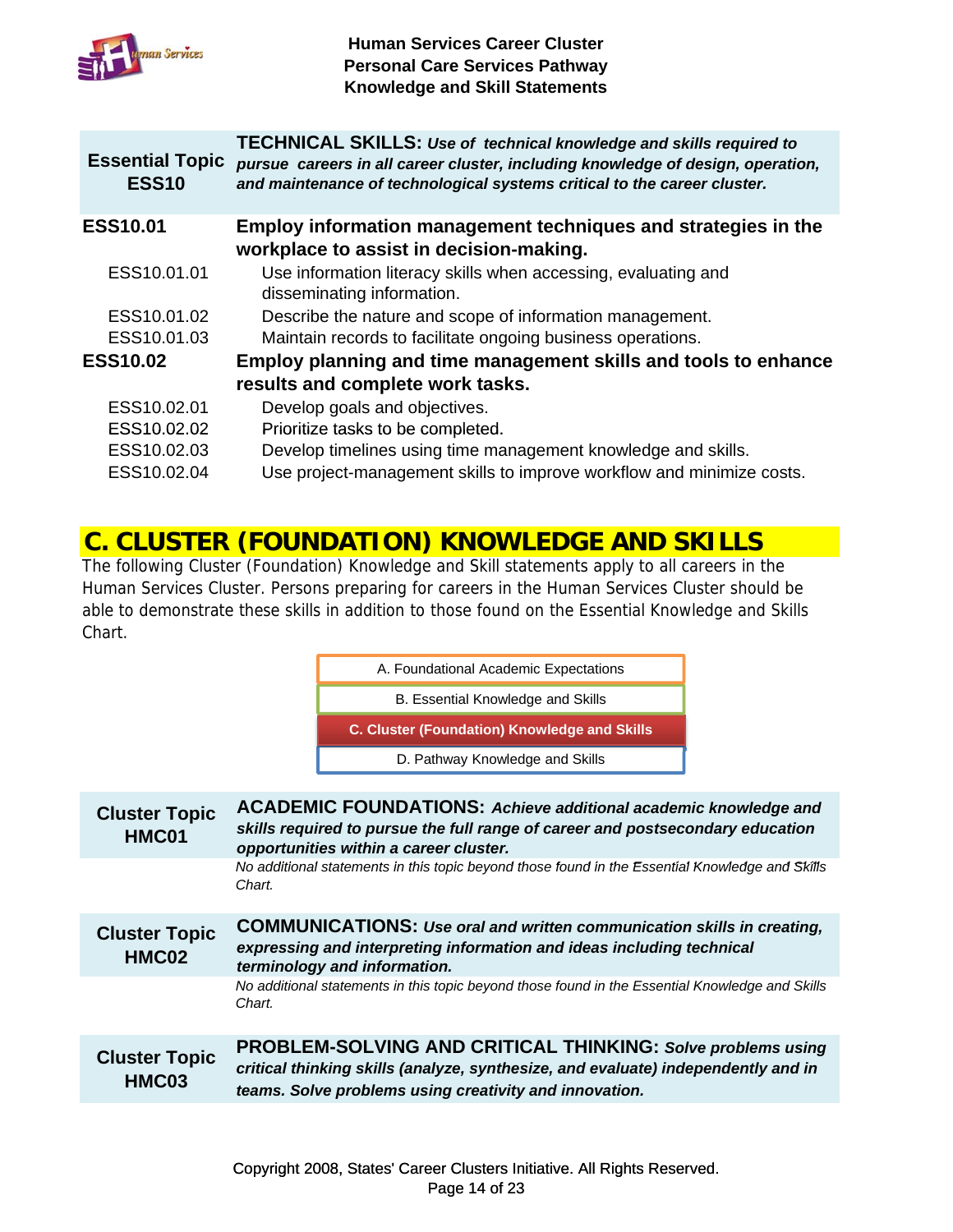

No additional statements in this topic beyond those found in the Essential Knowledge and Skills *Chart.*

| <b>Cluster Topic</b><br>HMC04                            | <b>INFORMATION TECHNOLOGY APPLICATIONS: Use information</b><br>technology tools specific to the career cluster to access, manage, integrate, and<br>create information.                                                                                                                                                                                                                                                                               |
|----------------------------------------------------------|-------------------------------------------------------------------------------------------------------------------------------------------------------------------------------------------------------------------------------------------------------------------------------------------------------------------------------------------------------------------------------------------------------------------------------------------------------|
|                                                          | No additional statements in this topic beyond those found in the Essential Knowledge and Skills<br>Chart.                                                                                                                                                                                                                                                                                                                                             |
| <b>Cluster Topic</b><br><b>HMC05</b>                     | <b>SYSTEMS: Understand roles within teams, work units, departments,</b><br>organizations, inter-organizational systems, and the larger environment.<br>Identify how key organizational systems affect organizational performance and<br>the quality of products and services. Understand global context of industries<br>and careers.                                                                                                                 |
| <b>HMC05.01</b>                                          | Apply principles of planning, design, development, and evaluation<br>when creating professional programs to accomplish long-range<br>goals.                                                                                                                                                                                                                                                                                                           |
| HMC05.01.01                                              | Design programs or activities to meet specific organizational and<br>professional development needs.                                                                                                                                                                                                                                                                                                                                                  |
| Sample Indicators                                        | Document that programs and activities effectively address needs.                                                                                                                                                                                                                                                                                                                                                                                      |
| <b>HMC05.02</b>                                          | Select and employ available human resources to accomplish team                                                                                                                                                                                                                                                                                                                                                                                        |
|                                                          | objectives in the human services setting.                                                                                                                                                                                                                                                                                                                                                                                                             |
| HMC05.02.01                                              | Accomplish team objectives using available human resources.                                                                                                                                                                                                                                                                                                                                                                                           |
| Sample Indicators                                        | Document that team objectives have been met.                                                                                                                                                                                                                                                                                                                                                                                                          |
|                                                          | Provide professional development opportunities for improvement.                                                                                                                                                                                                                                                                                                                                                                                       |
|                                                          |                                                                                                                                                                                                                                                                                                                                                                                                                                                       |
|                                                          | <b>SAFETY, HEALTH AND ENVIRONMENTAL: Understand the importance</b>                                                                                                                                                                                                                                                                                                                                                                                    |
| <b>Cluster Topic</b><br><b>HMC06</b>                     | of health, safety, and environmental management systems in organizations and<br>their importance to organizational performance and regulatory compliance.<br>Follow organizational policies and procedures and contribute to continuous<br>improvement in performance and compliance.                                                                                                                                                                 |
| <b>HMC06.01</b>                                          | Describe, assess, and demonstrate rules and laws which should be                                                                                                                                                                                                                                                                                                                                                                                      |
|                                                          | followed in a human services setting to promote occupational<br>safety and health.                                                                                                                                                                                                                                                                                                                                                                    |
| HMC06.01.01                                              | Demonstrate knowledge of rules and laws designed to promote safety and<br>health and their rationale.                                                                                                                                                                                                                                                                                                                                                 |
| Sample Indicators                                        | Identify key rights of employees related to occupational safety and health.                                                                                                                                                                                                                                                                                                                                                                           |
| HMC06.01.02<br>HMC06.01.03<br>HMC06.01.04<br>HMC06.01.05 | Identify the responsibilities of employers related to occupational safety and health.<br>Explain the role of government agencies in providing a safe workplace.<br>Demonstrate methods to correct common hazards.<br>Demonstrate personal and group health and safety practices.<br>Implement procedures to protect the health and safety of all individuals.<br>Manage the physical and social environment to reduce conflict and promote<br>safety. |
|                                                          |                                                                                                                                                                                                                                                                                                                                                                                                                                                       |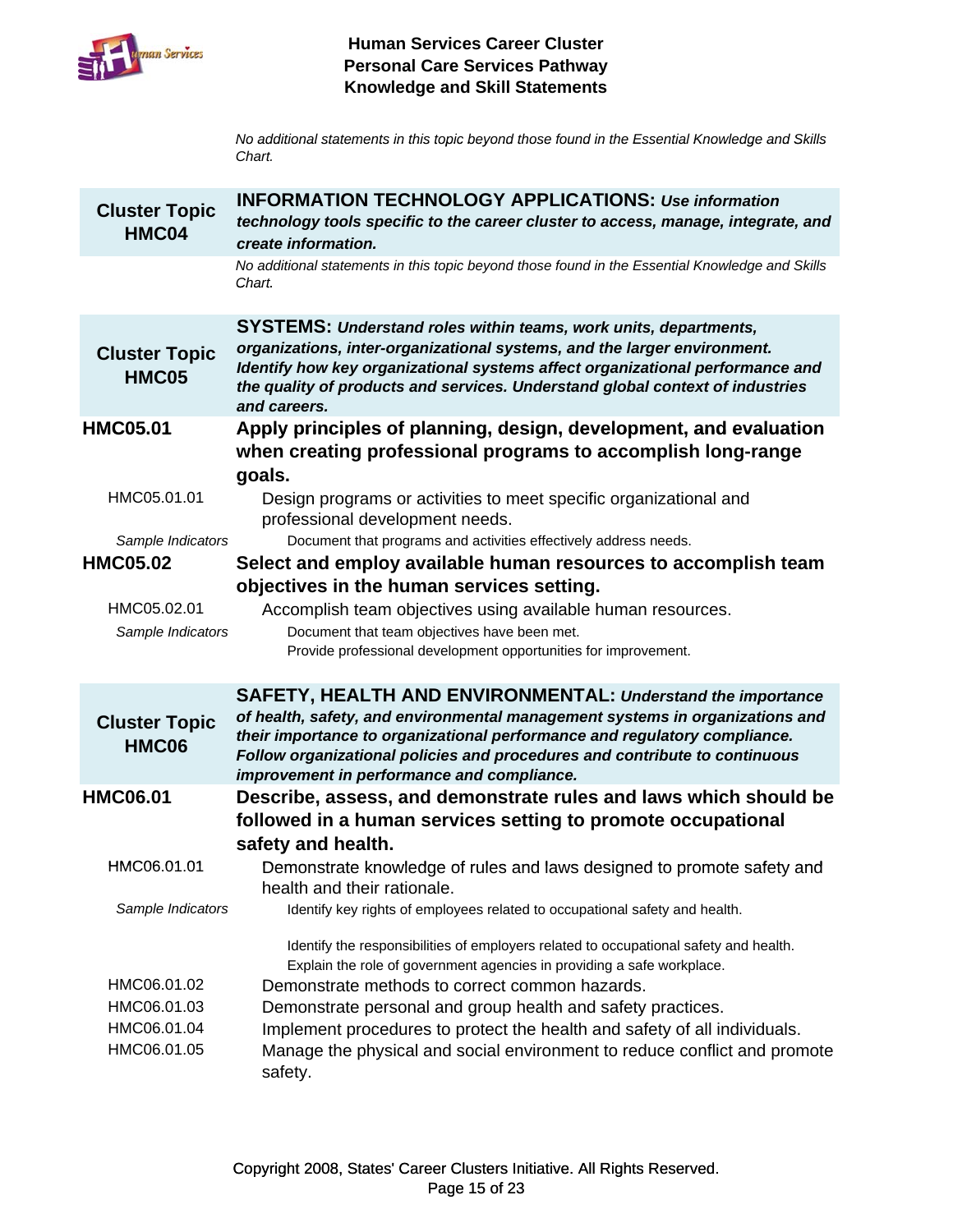

| HMC06.01.06                                     | Follow regulations and organizational policies and procedures to assure a<br>safe and healthy environment.                                                                                                           |
|-------------------------------------------------|----------------------------------------------------------------------------------------------------------------------------------------------------------------------------------------------------------------------|
| <b>Cluster Topic</b><br>HMC07                   | <b>LEADERSHIP AND TEAMWORK: Use leadership and teamwork skills in</b><br>collaborating with others to accomplish organizational goals and objectives.                                                                |
| <b>HMC07.01</b>                                 | Model behaviors that demonstrate support for the organization's<br>mission and ensure quality service in order to provide quality<br>human services to clients.                                                      |
| HMC07.01.01<br>Sample Indicators<br>HMC07.01.02 | Develop organizational priorities that reflect the organization's mission.<br>Assist in setting organizational priorities to ensure quality.<br>Establish working relationships with all levels of personnel.        |
| Sample Indicators                               | Use interpersonal skills to build effective working relationships.                                                                                                                                                   |
| HMC07.01.03                                     | Develop culturally competent practices that are sensitive to cultural,<br>religious, disability, and gender issues.<br>Set up and/or participate in workshops relating to cultural, religious, disability, and       |
| Sample Indicators                               | gender issues specific to human services careers.<br>Develop service guidelines with other co-workers.                                                                                                               |
| HMC07.01.04                                     | Maintain working relationships with all levels of personnel.                                                                                                                                                         |
| <b>Cluster Topic</b><br>HMC08                   | <b>ETHICS AND LEGAL RESPONSIBILITIES: Know and understand the</b><br>importance of professional ethics and legal responsibilities.                                                                                   |
| <b>HMC08.01</b>                                 | Model ethical and legal conduct while working in the human                                                                                                                                                           |
|                                                 | services industry.                                                                                                                                                                                                   |
| HMC08.01.01<br>Sample Indicators                | Comply with legal requirements to assure appropriate conduct.<br>Assess and document legal compliance.                                                                                                               |
| HMC08.01.02                                     | Adhere to recognized ethical standards to inspire confidence.                                                                                                                                                        |
| Sample Indicators<br>HMC08.01.03                | Assess and document adherence to ethical standards.<br>Maintain compliance by seeking ethical and legal guidance from<br>appropriate sources.                                                                        |
| Sample Indicators                               | Document, review, and resolve ethical and legal conflicts.                                                                                                                                                           |
| <b>HMC08.02</b>                                 | Demonstrate actions that comply with legal requirements for<br>personal liability to guide personal conduct in the human services<br>setting.                                                                        |
| HMC08.02.01<br>Sample Indicators                | Prevent personal liability by following legal requirements.<br>Assess adherence to appropriate personal liability requirements.                                                                                      |
| <b>Cluster Topic</b><br>HMC09                   | <b>EMPLOYABILITY AND CAREER DEVELOPMENT: Know and</b><br>understand the importance of employability skills. Explore, plan, and effectively<br>manage careers. Know and understand the importance of entrepreneurship |
|                                                 | skills.                                                                                                                                                                                                              |
| <b>HMC09.01</b>                                 | Explain written organizational policies, rules and procedures to<br>help employees perform their jobs.                                                                                                               |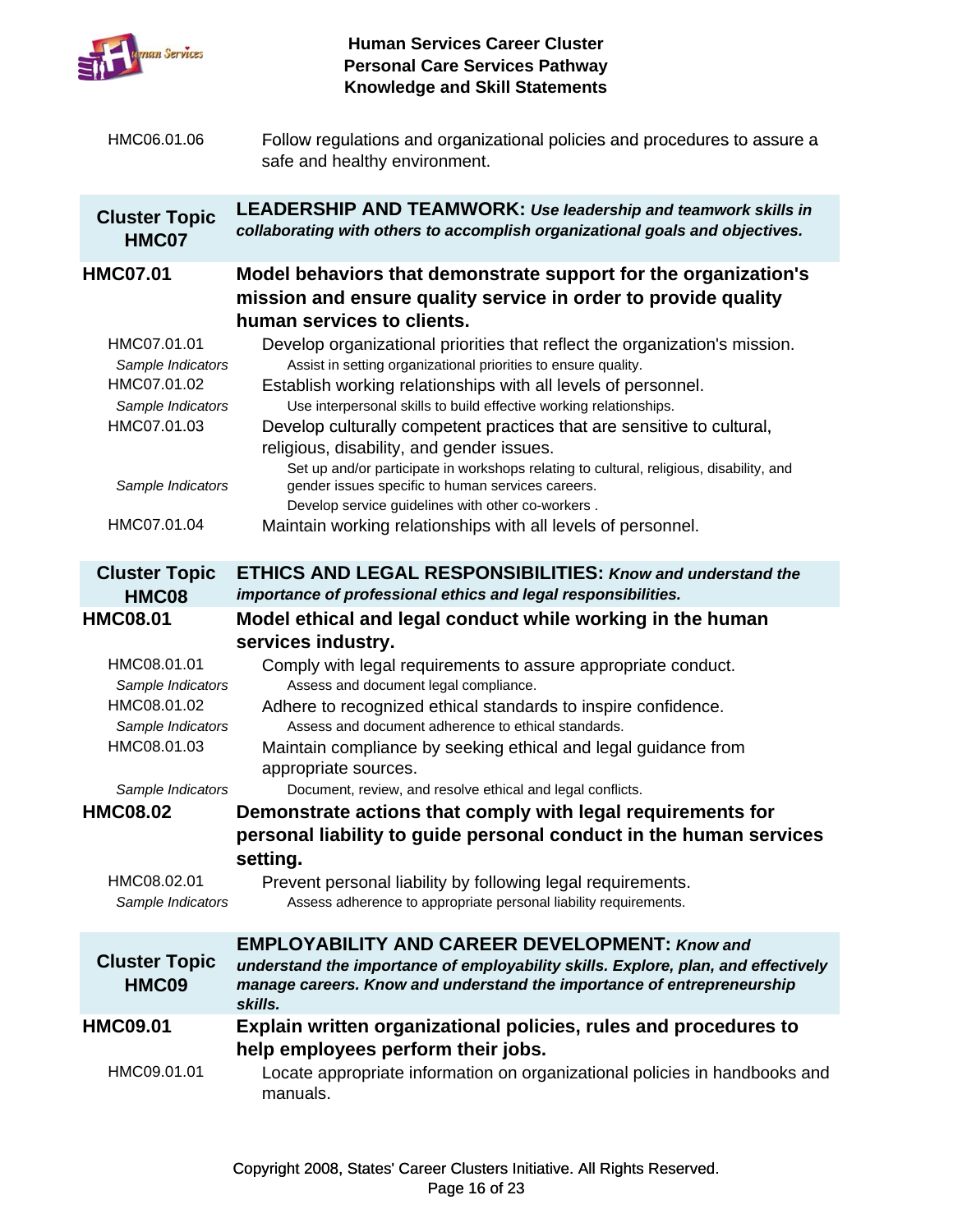

| Sample Indicators                    | Identify the contents of various organizational publications.                                                                                                                                                                                                               |
|--------------------------------------|-----------------------------------------------------------------------------------------------------------------------------------------------------------------------------------------------------------------------------------------------------------------------------|
| HMC09.01.02                          | Select the appropriate document(s) as reference for the situation.<br>Discuss how specific organizational policies and rules influence a specific<br>work situation.                                                                                                        |
| Sample Indicators                    | Locate and identify specific organizational policy, rule or procedure to assist with a given<br>situation.                                                                                                                                                                  |
|                                      | Explain specific organizational policy, rule or procedure to improve a given situation.                                                                                                                                                                                     |
| <b>Cluster Topic</b><br><b>HMC10</b> | <b>TECHNICAL SKILLS: Use the technical knowledge and skills required to</b><br>pursue the targeted careers for all pathways in the career cluster, including<br>knowledge of design, operation, and maintenance of technological systems<br>critical to the career cluster. |
| <b>HMC10.01</b>                      | Describe and apply technical knowledge and skills required to be                                                                                                                                                                                                            |
|                                      | successful in careers in the human services area.                                                                                                                                                                                                                           |
| HMC10.01.01                          | Practice skills in a chosen career path to gain familiarity with technical<br>processes.                                                                                                                                                                                    |
| Sample Indicators                    | Maintain successful employment.<br>Establish an entrepreneurial enterprise.                                                                                                                                                                                                 |
| <b>HMC10.02</b>                      | Select and use cost effective resources to assist with planning the                                                                                                                                                                                                         |
|                                      | delivery of human services.                                                                                                                                                                                                                                                 |
| HMC10.02.01                          | Practice skills in a chosen career path to gain familiarity with technical<br>processes.                                                                                                                                                                                    |
| Sample Indicators                    | Appropriately use resources.                                                                                                                                                                                                                                                |
| <b>HMC10.03</b>                      | Describe and apply human development principles to enhance the                                                                                                                                                                                                              |
|                                      | well being of individuals served by the human services industry.                                                                                                                                                                                                            |
| HMC10.03.01                          | Demonstrate services that align with human development principles.<br>Assess and document the satisfaction of clients/customers/participants with services                                                                                                                  |
| Sample Indicators                    | provided.                                                                                                                                                                                                                                                                   |

### **D. PATHWAY KNOWLEDGE AND SKILLS**

The following knowledge and skill statements apply to all careers in the Personal Care Services Pathway. The statements are organized within ten topics.

| A. Foundational Academic Expectations        |
|----------------------------------------------|
| B. Essential Knowledge and Skills            |
| C. Cluster (Foundation) Knowledge and Skills |
| D. Pathway Knowledge and Skills              |

| <b>Pathway Topic</b><br>HLPD01 | <b>ACADEMIC FOUNDATIONS</b>                                                                                                                |
|--------------------------------|--------------------------------------------------------------------------------------------------------------------------------------------|
| <b>HMPD01.01</b>               | Apply economic and accounting principles and practices when<br>providing personal care services to promote business success and<br>growth. |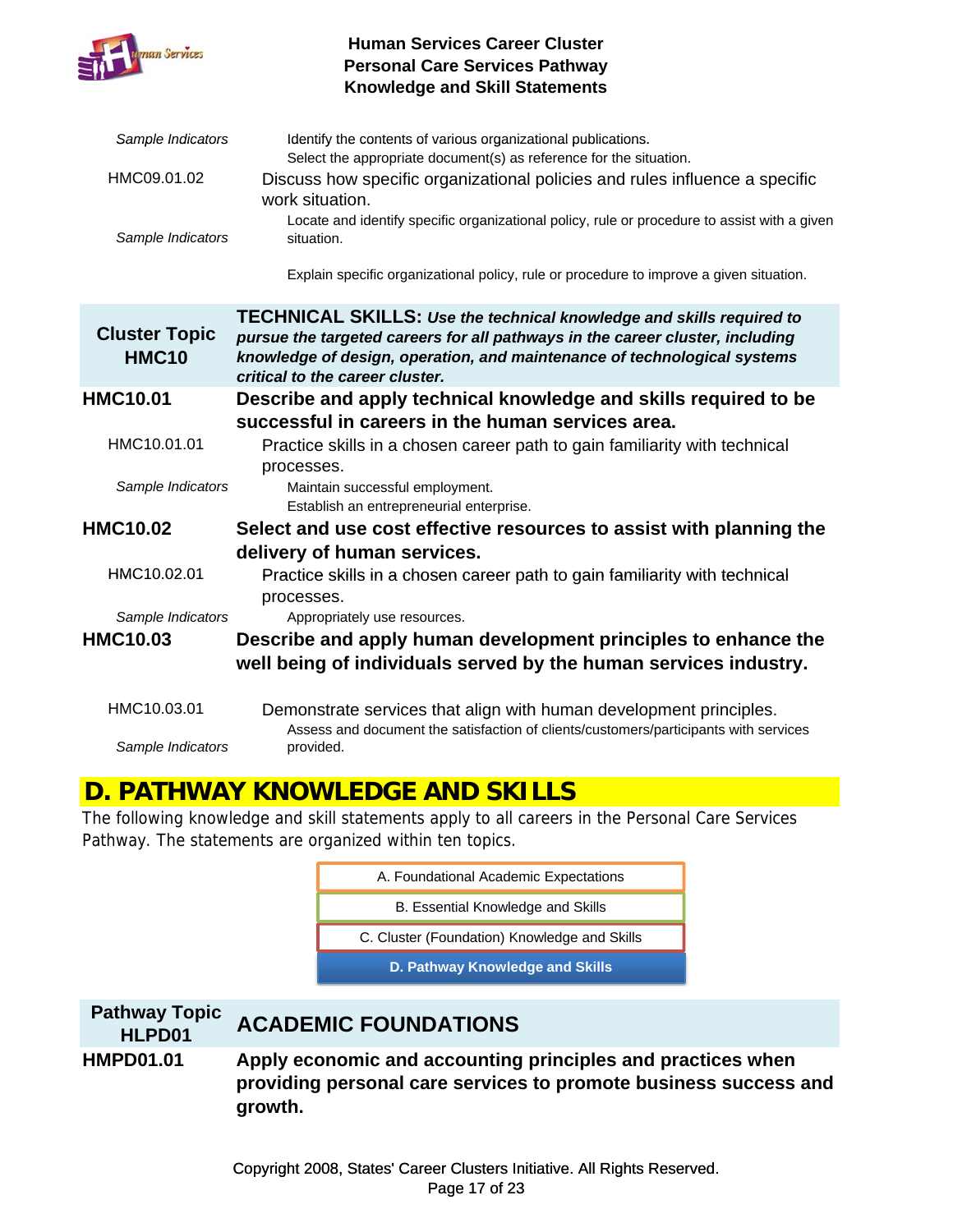

| HMPD01.01.01         | Investigate how financial markets work to make successful investment<br>choices.                                               |
|----------------------|--------------------------------------------------------------------------------------------------------------------------------|
| Sample Indicators    | Make successful investment choices.                                                                                            |
| HMPD01.01.02         | Determine where and how to establish a business account based on<br>banking principles and evaluation of banking institutions. |
| Sample Indicators    | Establish a business account.                                                                                                  |
| <b>HMPD01.02</b>     | Describe and apply principles of biology, identifying living tissues,                                                          |
|                      | cells, and organisms to provide/select safe and effective personal                                                             |
|                      | care products and services.                                                                                                    |
| HMPD01.02.01         | Explain the functions and interdependencies of tissues, cells and<br>organisms.                                                |
| Sample Indicators    | Apply principles of functions and interdependencies as part of a daily routine.                                                |
| HMPD01.02.02         | Explain interactions among tissues, cells and organisms with each other<br>and the environment.                                |
| Sample Indicators    | Apply principles of interactions as part of a daily routine.                                                                   |
| <b>HMPD01.03</b>     | Apply principles of chemistry, explaining the composition,                                                                     |
|                      | structure and properties of substances and of chemical processes                                                               |
|                      | to provide broad-range personal care services.                                                                                 |
| HMPD01.03.01         | Identify appropriate uses of chemicals and their interactions.                                                                 |
| Sample Indicators    | Accurately mix products and formulas according to manufacturer's guidelines.                                                   |
| HMPD01.03.02         | Identify danger signs of unsuccessful reactions.                                                                               |
| Sample Indicators    | React to danger signs with appropriate intervention.                                                                           |
| HMPD01.03.03         | Identify how to correct and treat adverse reactions.                                                                           |
| <b>HMPD01.04</b>     | Apply basic principles of human anatomy to classify areas of                                                                   |
|                      | potential problems in order to provide needed personal care                                                                    |
|                      | services.                                                                                                                      |
| HMPD01.04.01         | Determine needed services based on the principles of human anatomy.                                                            |
|                      |                                                                                                                                |
| Sample Indicators    | List the systems of the body and describe their functions to gain familiarity with potential<br>problems.                      |
|                      | Recognize, identify, and work with anatomical structures accurately.                                                           |
| <b>Pathway Topic</b> |                                                                                                                                |
| HLPD02               | <b>COMMUNICATIONS</b>                                                                                                          |
| <b>HMPD02.01</b>     | Employ advertising principles when selecting and using media to                                                                |
|                      | attract and retain human services clientele.                                                                                   |
| HMPD02.01.01         | Evaluate media for maximum impact targeting specific client populations.                                                       |
| Sample Indicators    | Document outcomes of media use.<br>Provide effective advertising of products/services.                                         |
| HMPD02.01.02         | Examine different types of media to achieve maximum impact on targeted<br>client populations.                                  |
| <b>Dathway Tonic</b> |                                                                                                                                |

#### **Pathway Topic HLPD03 PROBLEM-SOLVING AND CRITICAL THINKING**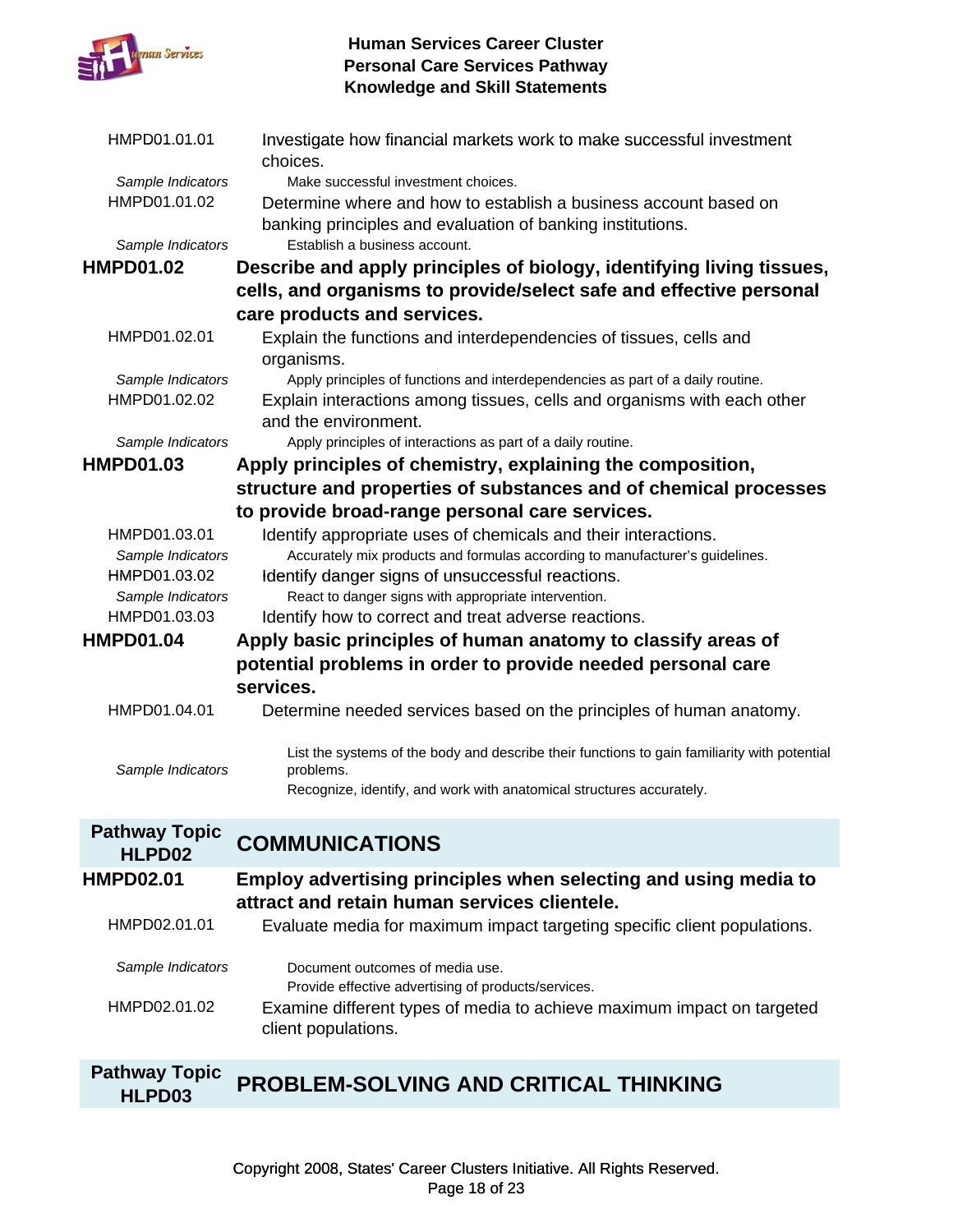

| <b>HMPD03.01</b>                  | Assist individuals in recognizing concerns and making informed<br>decisions to conduct personal care services.                                                                                         |
|-----------------------------------|--------------------------------------------------------------------------------------------------------------------------------------------------------------------------------------------------------|
| HMPD03.01.01<br>Sample Indicators | Use several approaches to identify and evaluate alternatives.<br>Accurately describe alternatives.<br>Assist individuals to understand potential outcomes.<br>Help client identify potential barriers. |
| HMPD03.01.02                      | Evaluate customer feedback to determine how it may be best used to<br>enhance or evolve future services.                                                                                               |
| Sample Indicators                 | Use customer feedback to enhance products and services.                                                                                                                                                |
| <b>HMPD03.02</b>                  | Facilitate the development of an individualized plan that reflects                                                                                                                                     |
|                                   | client/family preferences, needs, and interests in order to create a                                                                                                                                   |
|                                   | course of treatment/action.                                                                                                                                                                            |
| HMPD03.02.01<br>Sample Indicators | Develop a plan/program based on client/family wishes and feasibility.<br>Create a plan of treatment/action.                                                                                            |
| <b>HMPD03.03</b>                  | <b>Employ time management principles and techniques to achieve</b>                                                                                                                                     |
|                                   | objectives and effectively serve clients, their families, and the                                                                                                                                      |
|                                   | community.                                                                                                                                                                                             |
| HMPD03.03.01                      | Maintain a business/appointment schedule.                                                                                                                                                              |
| Sample Indicators                 | Document customer satisfaction.                                                                                                                                                                        |
| HMPD03.03.02                      | Develop time management skills.                                                                                                                                                                        |
| <b>HMPD03.04</b>                  | Interpret and evaluate client satisfaction with solutions,                                                                                                                                             |
|                                   | procedures and products to enhance future services and client                                                                                                                                          |
|                                   | interactions.                                                                                                                                                                                          |
| HMPD03.04.01                      | Determine client satisfaction with solutions, procedures, and products<br>through client/family observations.                                                                                          |
| Sample Indicators                 | Initiate open discussion based on interpretation to elicit client information.<br>Negotiate for improving satisfaction if needed.                                                                      |
| HMPD03.04.02                      | Select appropriate resources to use with the client/family based upon<br>industry specific resources and client/family preferences.                                                                    |
| Sample Indicators                 | Inform client/family of the process and realistic outcomes for the technique, including<br>possible risks, as well as rewards.                                                                         |
| <b>Pathway Topic</b>              |                                                                                                                                                                                                        |
| HLPD04                            | <b>INFORMATION TECHNOLOGY APPLICATIONS</b>                                                                                                                                                             |
| <b>HMPD04.01</b>                  | Employ technology to analyze data and information in order to                                                                                                                                          |
|                                   | make appropriate recommendations and conclusions for personal<br>care services.                                                                                                                        |
| HMPD04.01.01                      | Formulate a reliable conclusion through summarizing, comparing, and<br>contrasting information.                                                                                                        |
| Sample Indicators                 | Retrieve and analyze data/information.                                                                                                                                                                 |
| HMPD04.01.02                      | Interpret information about a client, product, process or topic needed to<br>initiate action.                                                                                                          |
|                                   |                                                                                                                                                                                                        |

*Sample Indicators* Accurately interpret data. HMPD04.01.03 Use appropriate software to represent existing client, product, service, or topic information in a different form.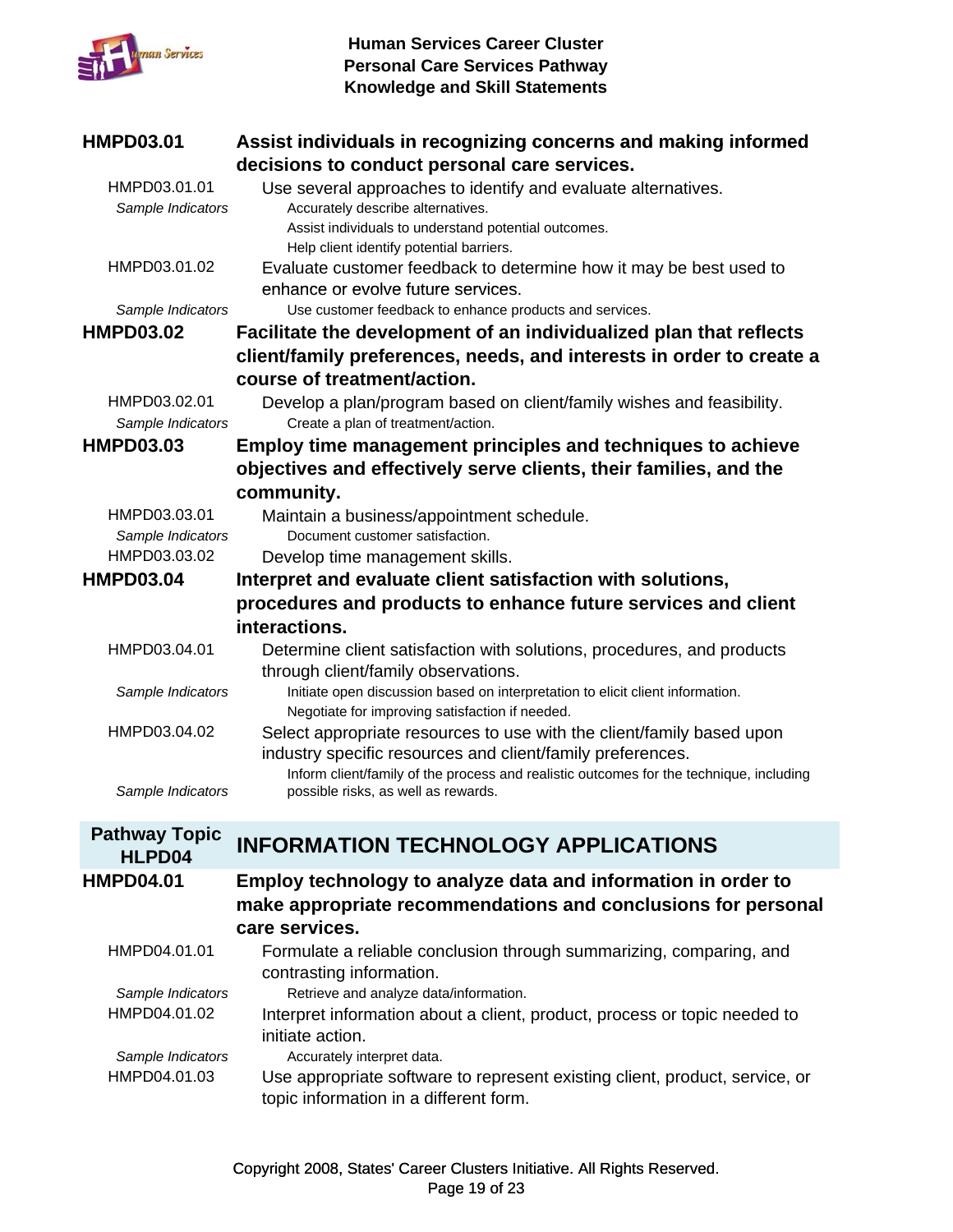

| Sample Indicators<br><b>HMPD04.02</b>                                     | Describe and accurately summarize information/data using charts, graphs, and<br>descriptive statistics.<br>Maintain electronic records of client services using safeguarding                                                                                                                                                                                                       |
|---------------------------------------------------------------------------|------------------------------------------------------------------------------------------------------------------------------------------------------------------------------------------------------------------------------------------------------------------------------------------------------------------------------------------------------------------------------------|
| HMPD04.02.01<br>Sample Indicators                                         | procedures to store and retrieve personal care client information.<br>Comply with established procedures to store and retrieve information.<br>Manage information in a database.                                                                                                                                                                                                   |
| <b>Pathway Topic</b><br>HLPD05                                            | <b>SYSTEMS</b>                                                                                                                                                                                                                                                                                                                                                                     |
| <b>HMPD05.01</b><br>HMPD05.01.01<br>Sample Indicators<br><b>HMPD05.02</b> | Organize and allocate vendor resources to provide maximum<br>benefit for personal care clients, service providers, businesses or<br>organizations.<br>Order and stock supplies/products/inventory from vendors.<br>Place orders accurately and choose carefully for cost-performance ratio.<br>Identify and design systems to obtain the range of personal care                    |
| HMPD05.02.01<br>Sample Indicators<br>HMPD05.02.02<br>HMPD05.02.03         | resources needed for business practice in order to access<br>resources at appropriate times.<br>Design resources necessary for business practice.<br>Maintain inventory that allows for satisfactory customer service while building a profitable<br>business endeavor.<br>Analyze resources necessary for business practice.<br>Obtain resources necessary for business practice. |
| <b>Pathway Topic</b><br>HLPD06                                            | <b>SAFETY, HEALTH AND ENVIRONMENT</b>                                                                                                                                                                                                                                                                                                                                              |
| <b>HMPD06.01</b><br>HMPD06.01.01                                          | Select, summarize, and use emergency policies and procedures<br>regarding health and safety to achieve a safe and healthy<br>environment at all times.<br>Follow the organization's policies, procedures, and regulations regarding<br>health and safety.                                                                                                                          |
| Sample Indicators<br>HMPD06.01.02                                         | Effectively anticipate, respond, and document situations involving health and safety.<br>Implement procedures to protect the health and safety of all individuals.                                                                                                                                                                                                                 |
| Sample Indicators<br><b>HMPD06.02</b>                                     | Document and report emergency situations and outcomes to appropriate authorities.<br>Recognize and evaluate risks and potentially hazardous situations<br>to maintain a clean record of safety when providing personal care<br>services.                                                                                                                                           |
| HMPD06.02.01<br>Sample Indicators<br>HMPD06.02.02                         | Determine intervention strategies needed through evaluation of multiple<br>emergency situations.<br>Document and report emergency situations and outcomes to appropriate authorities.<br>Use correct safety procedures that follow established guidelines, policies,<br>and procedures.                                                                                            |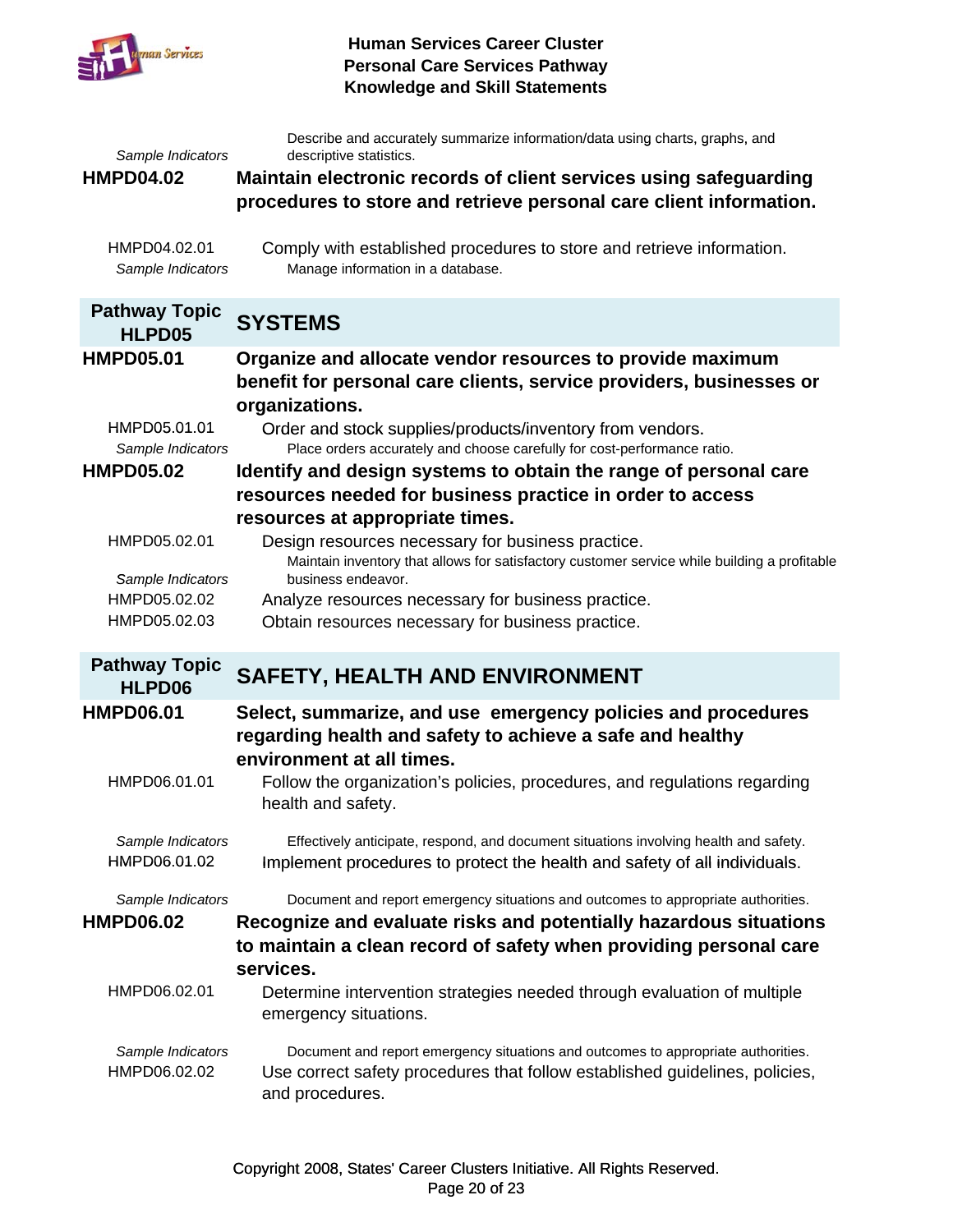

| Sample Indicators                 | Apply and adhere to OSHA and CDC guidelines.<br>Store chemicals in locked cabinets and secure keys.                                                                                                                                                                                               |
|-----------------------------------|---------------------------------------------------------------------------------------------------------------------------------------------------------------------------------------------------------------------------------------------------------------------------------------------------|
| <b>Pathway Topic</b><br>HLPD07    | <b>LEADERSHIP AND TEAMWORK</b>                                                                                                                                                                                                                                                                    |
| <b>HMPD07.01</b>                  | Describe and use organizational policies, procedures, and<br>regulations to establish personal care organization priorities, to<br>accomplish the mission and provide high quality service to a<br>diverse set of clients and families.                                                           |
| HMPD07.01.01                      | Maintain effective working relationships with all levels of personnel within<br>the organization.                                                                                                                                                                                                 |
| Sample Indicators<br>HMPD07.01.02 | Apply organizational priorities in daily work.<br>Model practices that demonstrate sensitivity to cultural, religious, disability,<br>and gender issues.                                                                                                                                          |
| HMPD07.01.03                      | Identify trends, factors, and potential issues that affect the organization.                                                                                                                                                                                                                      |
| <b>HMPD07.03</b>                  | Employ leadership skills within a community setting to maintain                                                                                                                                                                                                                                   |
|                                   | positive relationships that enhance personal care business                                                                                                                                                                                                                                        |
|                                   | opportunities.                                                                                                                                                                                                                                                                                    |
| HMPD07.03.01                      | Maintain a helpful profile in the professional community and in the larger<br>community to enhance community life.                                                                                                                                                                                |
| Sample Indicators                 | Join professional associations and organizations and serve as officer, project leader, etc.                                                                                                                                                                                                       |
| HMPD07.03.02<br>Sample Indicators | Join and serve in community groups or organizations (e.g. Kiwanis, Jaycees, etc).<br>Act as a community educator and advocate for the profession.<br>Explain the role of a professional in the area of expertise to community groups.<br>Conduct workshops, responding to questions and comments. |
| <b>Pathway Topic</b><br>HLPD08    | ETHICS AND LEGAL RESPONSIBILTIES                                                                                                                                                                                                                                                                  |
|                                   | No additional statements in the topic beyond those found in the Cluster or<br><b>Essential Knowledge and Skills Charts.</b>                                                                                                                                                                       |

| <b>Pathway Topic</b><br>HLPD09 | <b>EMPLOYABILITY AND CAREER DEVELOPMENT</b>                                                                                                                                                                                                                                          |
|--------------------------------|--------------------------------------------------------------------------------------------------------------------------------------------------------------------------------------------------------------------------------------------------------------------------------------|
| <b>HMPD09.01</b>               | Maintain current information and resources on personal care<br>services to attract new clientele and satisfy and retain present<br>clientele.                                                                                                                                        |
| HMPD09.01.01                   | Evaluate progress towards goals and self-improvement by using<br>performance information.                                                                                                                                                                                            |
| Sample Indicators              | Evaluate self for performance and technical improvement needed to keep current.<br>Develop a written professional development plan.<br>Maintain licensure, certification as required.<br>Request feedback of co-workers, clients/families, and supervisor to improve<br>performance. |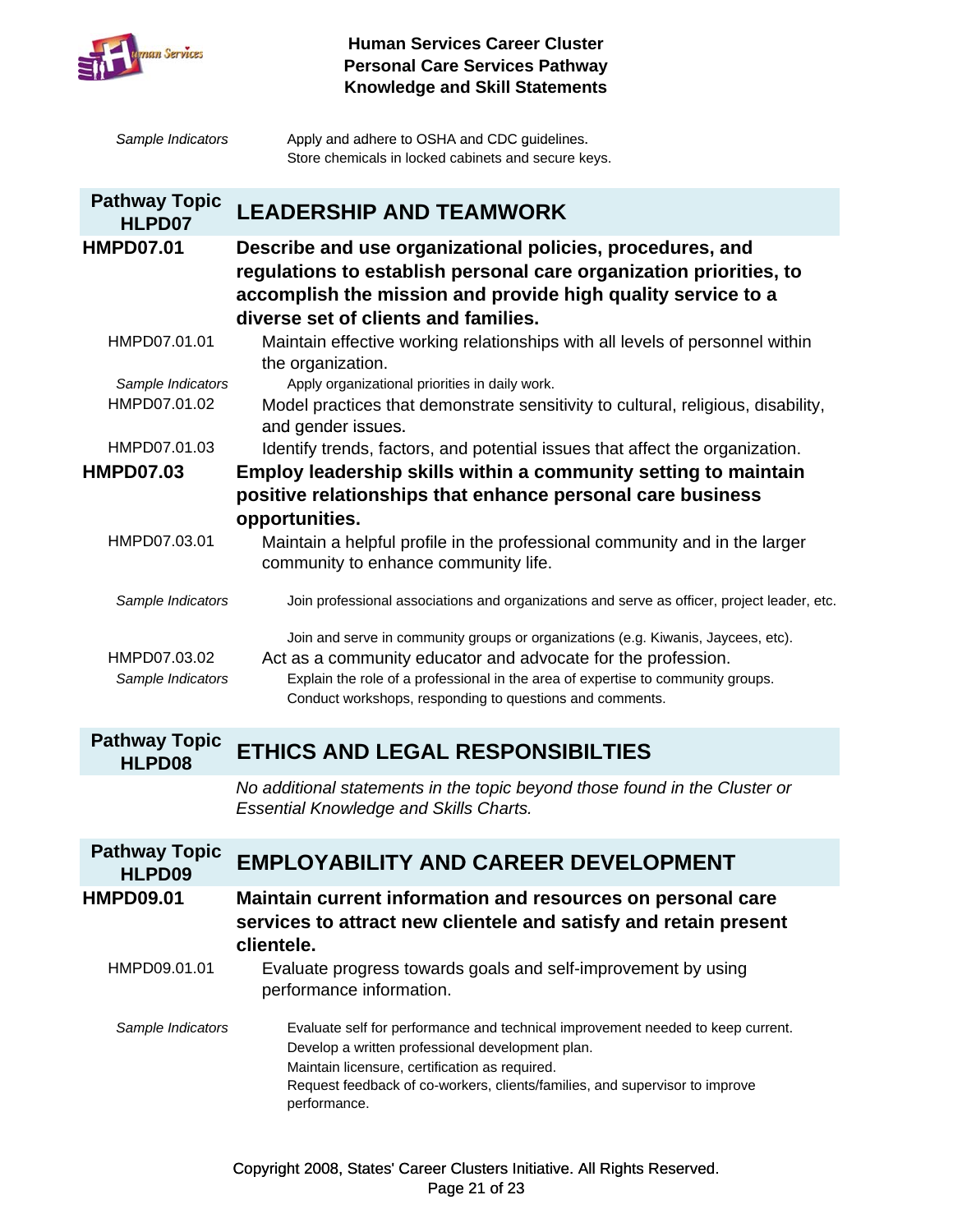

| HMPD09.01.02 | Research client records to identify trends.                              |
|--------------|--------------------------------------------------------------------------|
| HMPD09.01.03 | Research current techniques and trends to determine applicability to the |
|              | business/organization.                                                   |

# **Pathway Topic HLPD10 TECHNICAL SKILLS**

| <b>HMPD10.01</b>  | Synthesize client and professional information to attract new                                          |
|-------------------|--------------------------------------------------------------------------------------------------------|
|                   | clientele and retain present clientele.                                                                |
| HMPD10.01.01      | Research/assess client records to determine trends.                                                    |
| Sample Indicators | Interpret databases compiled annually.<br>Create a plan based on research interpretation of databases. |
|                   | Run a pilot project before full implementation of a new plan.                                          |
|                   | Implement and evaluate plan of action.                                                                 |
| HMPD10.01.02      | Research current techniques and trends to determine applicability to                                   |
|                   | business/organization.                                                                                 |
| <b>HMPD10.02</b>  | Employ administrative/clerical procedures and systems to provide                                       |
|                   | client satisfaction.                                                                                   |
| HMPD10.02.01      | Use software to create in-house documents and advertising materials.                                   |
| Sample Indicators | Develop effective in-house documents and advertising materials.                                        |
| HMPD10.02.02      | Maintain current and accurate client records using office/records                                      |
|                   | management systems.                                                                                    |
| Sample Indicators | Maintain accurate client records.                                                                      |
|                   | Use client records to effectively respond to client inquiries.                                         |
| <b>HMPD10.03</b>  | Select and apply various methods of obtaining feedback from                                            |
|                   | clients and their families to understand their expectations and                                        |
|                   | promote high quality standards.                                                                        |
| HMPD10.03.01      | Identify client/family needs through evaluation of information elicited                                |
|                   | through various methods.                                                                               |
| Sample Indicators | Provide services based on assessment, aligning with client characteristics.                            |
| HMPD10.03.02      | Provide high quality services and products.                                                            |
| Sample Indicators | Apply quality standards to all services and products.                                                  |
| HMPD10.03.03      | Design alternative delivery of services to serve special needs clients.                                |
| Sample Indicators | Match delivery of services to needs of client/family.                                                  |
| HMPD10.03.04      | Create a customer satisfaction survey to collect feedback on services                                  |
|                   | provided.                                                                                              |
| Sample Indicators | Make adjustments based on survey data.                                                                 |
| HMPD10.03.05      | Use a customer satisfaction survey to collect feedback on services                                     |
|                   | provided.                                                                                              |
| <b>HMPD10.04</b>  | <b>Employ techniques, principles, tools and instruments when</b>                                       |
|                   | developing efficient and safe delivery of client services to enhance                                   |
|                   | client satisfaction.                                                                                   |
| HMPD10.04.01      | Produce and use precision technical plans to develop delivery of client                                |
|                   | services.                                                                                              |
| Sample Indicators | Deliver client services and refine delivery system as needed.                                          |